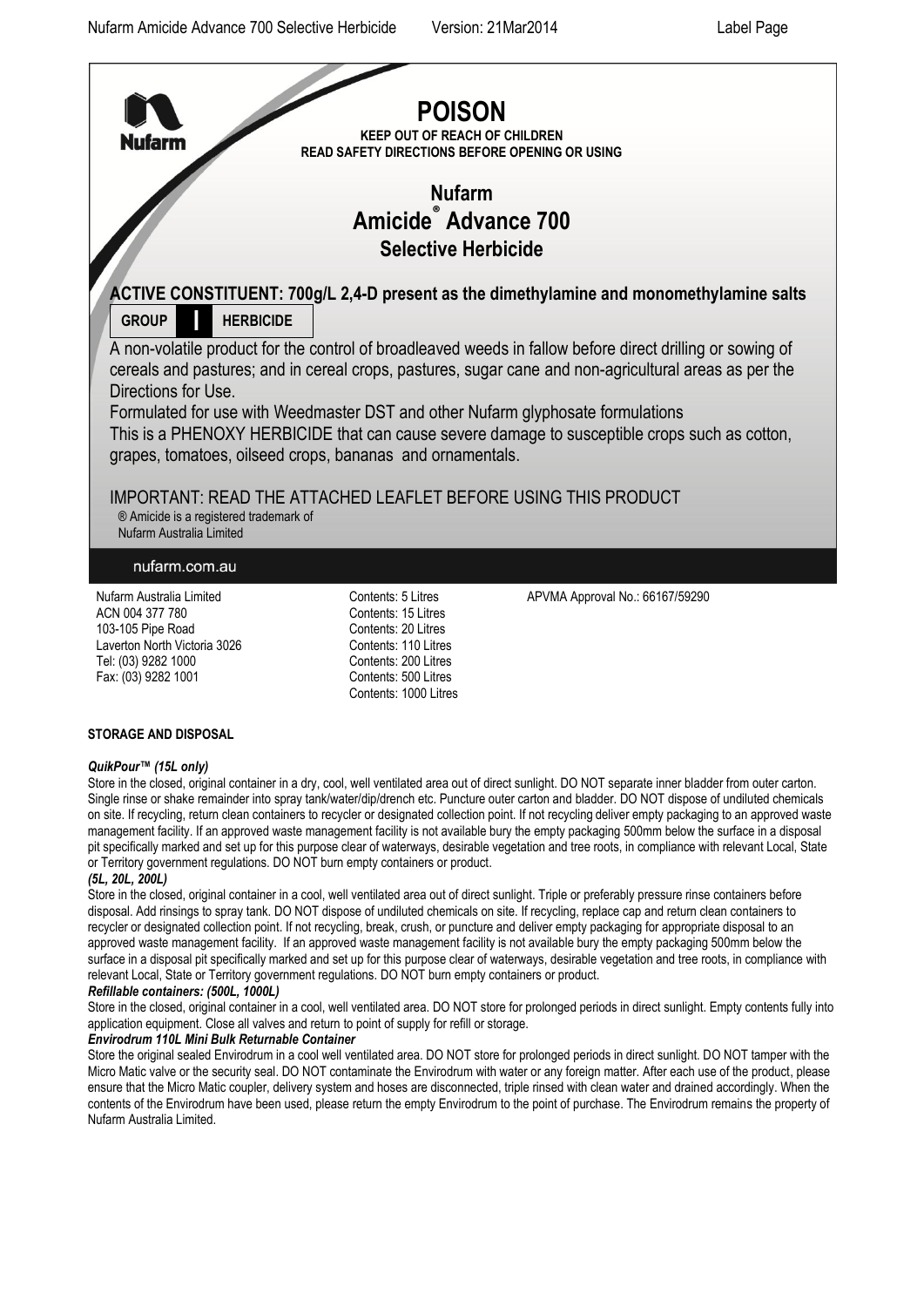### **SAFETY DIRECTIONS**

Harmful if swallowed. Will damage the eyes. Will irritate the skin. Repeated exposure may cause allergic disorders. Avoid contact with eyes and skin. When opening the container, mixing and loading and preparing spray, wear cotton overalls over normal clothing and a washable hat and elbow length chemical resistant gloves, goggles and a half face piece respirator. When using the prepared spray wear cotton overalls over normal clothing and a washable hat and elbow length chemical resistant gloves, and goggles. If product on skin, immediately wash area with soap and water. If product in eyes, wash it out immediately with water. Wash hands after use. After each day's use wash gloves, goggles, respirator and contaminated clothing.

#### **FIRST AID**

If poisoning occurs, contact a doctor or Poisons Information Centre (Phone 13 11 26).

#### **MATERIAL SAFETY DATA SHEET**

For further information refer to the Material Safety Data Sheet (MSDS), which can be obtained from your supplier or the Nufarm website – [www.nufarm.com.au](http://www.nufarm.com.au/)

#### **In case of emergency: Phone 1800 033 498** Ask for shift supervisor. Toll free 24 hours.

#### **CONDITIONS OF SALE**

"Any provisions or rights under the Competition and Consumer Act 2010 or relevant state legislation which cannot be excluded by those statutes or by law are not intended to be excluded by these conditions of sale. Subject to the foregoing, all warranties, conditions, rights and remedies, expressed or implied under common law, statute or otherwise, in relation to the sale, supply, use or application of this product, are excluded. Nufarm Australia Limited and/or its affiliates ("Nufarm") shall not accept any liability whatsoever (including consequential loss), or howsoever arising (including negligence) for any damage, injury or death connected with the sale, supply, use or application of this product except for liability which cannot be excluded by statute."

BN / DOM / Barcode / Drummuster/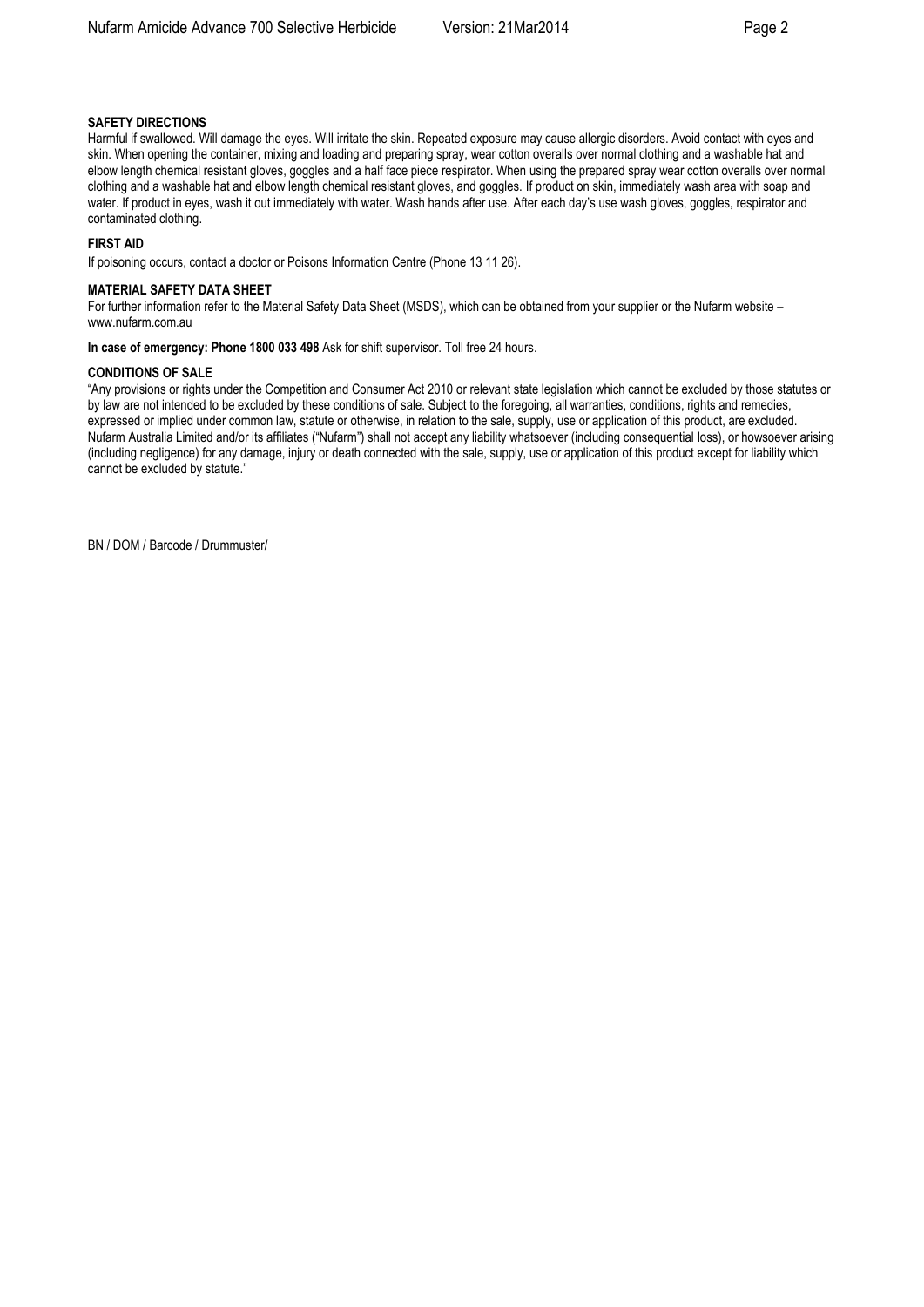

### **SPRAY DRIFT RESTRAINTS**

**DO NOT** apply with spray droplets smaller than a **COARSE** spray droplet size category according to *"APVMA Compliance Instructions for Mandatory COARSE or Larger Droplet Size Categories"* located under this title in the GENERAL INSTRUCTIONS section of this label. **DO NOT** apply when wind speed is less than 3 or more than 20 kilometres per hour (ground application) as measured at the application site. **DO NOT** apply when wind speed is less than 3 or more than 15 kilometres per hour (aerial application) as measured at the application site. **DO NOT** apply during surface temperature inversion conditions at the application site.

Users of this product **MUST make an accurate written record** of the details of each spray application within 24 hours following application and **KEEP** this record for a minimum of 2 years. The spray application details that must be recorded are: **1** date with start and finish times of application; **2** location address and paddock/s sprayed; **3** full name of this product; **4** amount of product used per hectare and number of hectares applied to; **5**  crop/situation and weed/pest; **6** wind speed and direction during application; **7** air temperature and relative humidity during application; **8** nozzle brand, type, spray angle, nozzle capacity and spray system pressure measured during application; **9** name and address of person applying this product. (Additional record details may be required by the state or territory where this product is used.)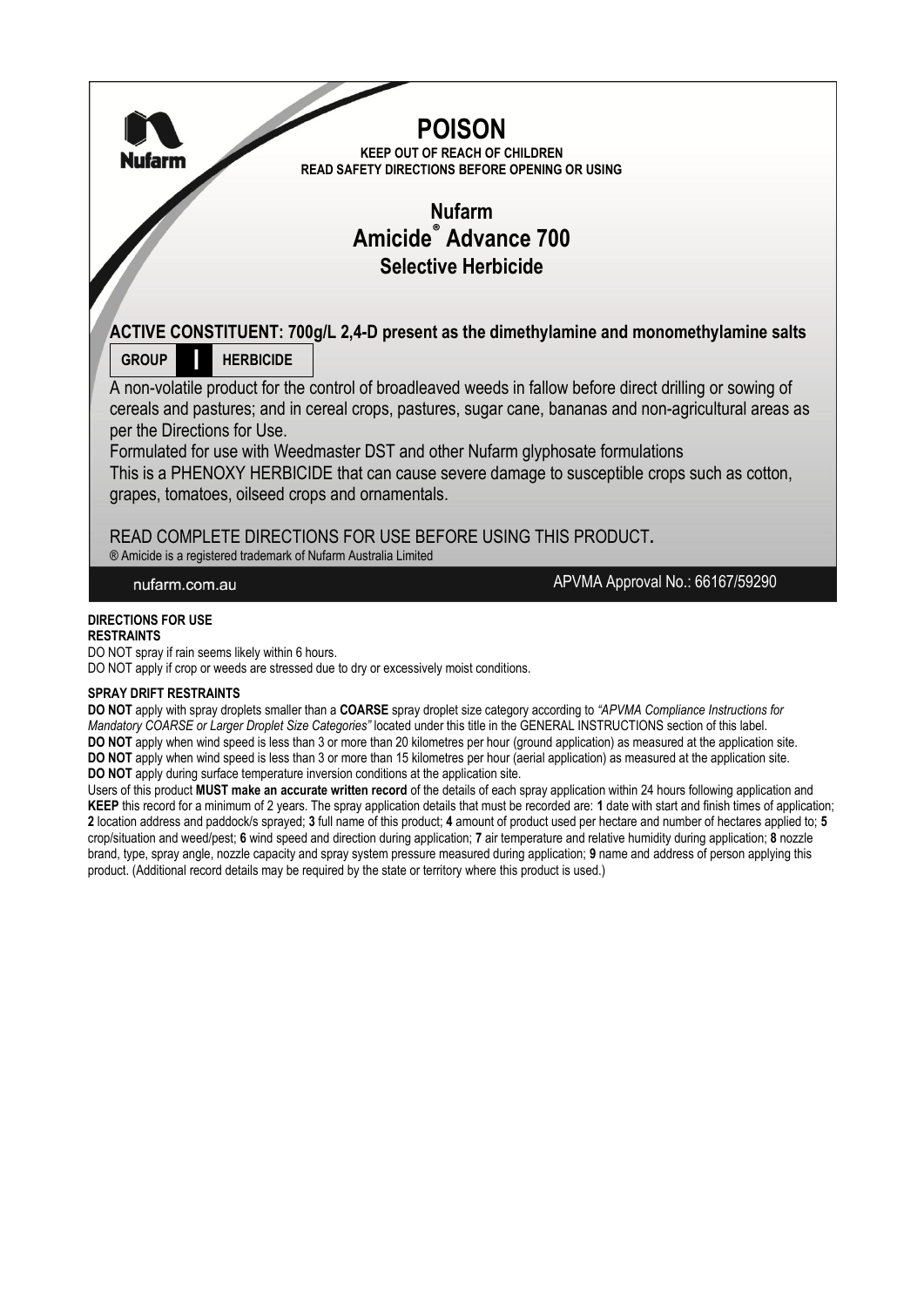# **1. FIELD CROPS**

**REFER TO SECTION "SPRAY APPLICATIONS AND DRIFT RISK ASSESSMENT" BEFORE APPLICATION**

| <b>SITUATION &amp;</b><br><b>CROP</b>                      | <b>WEEDS</b>                                                                                                                                                               | <b>STATE</b>      | <b>RATE</b>                                    | <b>CRITICAL COMMENTS</b>                                                                                                                                                                                              |
|------------------------------------------------------------|----------------------------------------------------------------------------------------------------------------------------------------------------------------------------|-------------------|------------------------------------------------|-----------------------------------------------------------------------------------------------------------------------------------------------------------------------------------------------------------------------|
| Wheat<br>Barley<br>Cereal rye.                             | Refer to Weed Table                                                                                                                                                        | <b>All States</b> | 500mL-1.5L/ha                                  | Lower rate (500mL/ha); Apply from mid-tillering (Z15/Z22 crop<br>growth stage).                                                                                                                                       |
| Triticale                                                  |                                                                                                                                                                            |                   |                                                | Higher rates (above 500mL/ha): Apply from first node (Z31) to<br>booting (Z43) crop growth stage.                                                                                                                     |
|                                                            |                                                                                                                                                                            |                   |                                                | DO NOT spray if Lucerne is present.                                                                                                                                                                                   |
|                                                            |                                                                                                                                                                            |                   |                                                | DO NOT apply to undersown medics.                                                                                                                                                                                     |
| Oats                                                       |                                                                                                                                                                            |                   | 500mL-1.15L/ha                                 | The wheat varieties Wyalkatchem and Ellison as well as the oat<br>varieties Yallara, Brusher, and Mitika, have shown increased<br>sensitivity (potential grain yield loss) to high use rates                          |
| Wheat, Barley<br>Cereal rye,<br>triticale                  | Flaxleaf fleabane<br>(Conyza bonariensis)                                                                                                                                  | <b>All States</b> | $1.5$ L/ha                                     | Apply up to 6 leaf rosette stage.<br>Apply in 70-100L water/ha.                                                                                                                                                       |
| Cereals: Wheat.<br>Barley, Oats,                           | Volunteer canola<br>(Brassica napus)                                                                                                                                       | <b>All States</b> | 900mL/ha                                       | WEED STAGE: Up to 4 leaf.<br>CROP STAGE: 5 leaf to fully tillered.                                                                                                                                                    |
| Triticale, Cereal<br>rye                                   | including Roundup<br>Ready <sup>®</sup> varieties                                                                                                                          |                   | 1.25L/ha (except oats)<br>1.15L/ha (oats only) | WEED STAGE: Up to 6 leaf.<br>CROP STAGE: 5 leaf to fully tillered.                                                                                                                                                    |
| Sugar cane                                                 | <b>Bellvine</b>                                                                                                                                                            | Qld. NSW          | 250mL/100L water                               | Apply in Spring, using directed spray.                                                                                                                                                                                |
| (Q80, Q96, & H56<br>varieties)                             | Morning glory                                                                                                                                                              | only              | 500-980mL/ha                                   | Apply in Summer using high clearance tractor.                                                                                                                                                                         |
|                                                            | Pink Convolvulus Star<br>of Bethlehem                                                                                                                                      |                   | 980mL/ha                                       | Apply in Autumn by aircraft.                                                                                                                                                                                          |
| Sugar cane                                                 | Bindy eye (Star burr),<br>Blue top, Cobbler's<br>pegs, Fleabanes, Jute,<br>Leucas, Needle burr,<br>Spear thistle, Water<br>primrose, Ipomea<br>vines, Convolvulus<br>vines | Qld only          | 1.6-3.1L/ha                                    | Add 60-120mL Nufarm Activator/100L of spray mixture. Agitate well.<br>DO NOT use on Q63, Q67, Q80 or Q96 Varieties.<br>Refer to local BSES representative for further information on local<br>variety susceptibility. |
|                                                            | Chinese mint, Blue<br>snakeweed                                                                                                                                            |                   | $3.1$ L/ha                                     |                                                                                                                                                                                                                       |
| Harvest Aid or<br>Salvage Spray -<br><b>Winter Cereals</b> | Dessicate broadleaf<br>weeds                                                                                                                                               | All States        | 1.1-1.5L/ha                                    | Apply after firm dough stage                                                                                                                                                                                          |
| <b>Bananas</b>                                             | To destroy Banana<br>suckers                                                                                                                                               | Qld only          | 145mL/10L water                                | Inject at the rate of 15mL per fully grown plant, 10mL per medium<br>sized plant and 5mL for small suckers.                                                                                                           |
|                                                            |                                                                                                                                                                            |                   | 285mL/100L water                               | Allow suckers from corms of treated plants to form broad adult<br>leaves, then spray. Isolated spots may require a second spray.                                                                                      |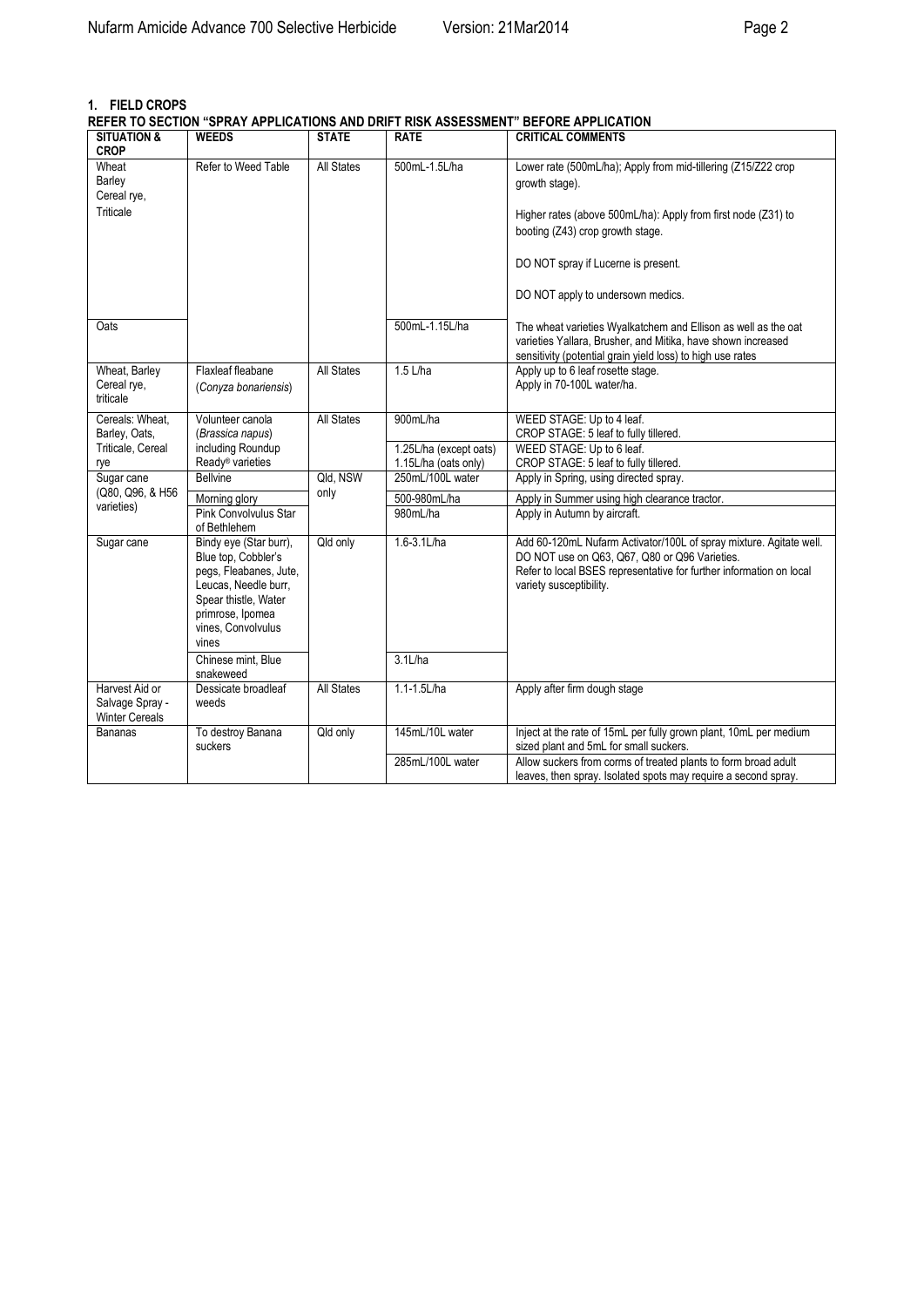# **2. CONSERVATION TILLAGE REFER TO SECTION "SPRAY APPLICATIONS AND DRIFT RISK ASSESSMENT" BEFORE APPLICATION**

| <b>EL EN TO OLOTION</b><br><b>SITUATION &amp; CROP</b> | <b><i>DETAIL ALL EIGATIONS AND DIMET NON AGOLOGINENT</i></b><br><b>WEEDS</b> | <b>STATE</b>         | <b>RATE</b>                                | <b>PLI VINL ALL LIVATIVIT</b><br><b>CRITICAL COMMENTS</b>                                                                                       |
|--------------------------------------------------------|------------------------------------------------------------------------------|----------------------|--------------------------------------------|-------------------------------------------------------------------------------------------------------------------------------------------------|
| Preparatory spray for                                  |                                                                              |                      |                                            | Amicide Advance 700 has been formulated and recommended for                                                                                     |
| <b>Fallows and Seedbeds</b><br>or prior to sowing the  |                                                                              |                      |                                            | use with § Weedmaster DST and Credit <sup>®</sup> Broadhectare<br>Herbicide plus Bonus <sup>®</sup> . Please refer to Compatibility section for |
| following Crops:                                       |                                                                              |                      |                                            | recommended water rates.                                                                                                                        |
| Balansa clover, Barley,                                | Fumitory (white), Ball mustard,                                              | All                  | 280-815mL/ha                               | <b>RATE SELECTION:</b> Use the lower rate for seedling broadleaf                                                                                |
| Chickpeas, Cotton,                                     | Indian hedge mustard, Common                                                 | <b>States</b>        | plus                                       | weeds and increase to the higher rate for broadleaf weeds more                                                                                  |
| Faba beans, Field                                      | sowthistle, Turnip weed, Wild                                                |                      | Weedmaster                                 | than 10cm diameter/high. Always add the mixture product at                                                                                      |
| peas, Lentils, Linseed,<br>Lucerne, Lupins,            | turnip, Wild radish.<br>Seedlings of: Australian                             | NSW,                 | DST <sub>s</sub> at<br>recommended         | recommended label rates. Please refer to Compatibility section for<br>recommended water rates. At the time of application, all weeds            |
| Narbon beans,                                          | bindweed, Bellvine, Caltrop,                                                 | ACT,                 | label rates                                | must be actively growing and not under stress from low moisture,                                                                                |
| Navybeans, Oats,                                       | New Zealand spinach,                                                         | Qld only             |                                            | frost, cold, disease or water-logging. If grazing has occurred allow                                                                            |
| Perennial ryegrass,<br>Persian clover,                 | Raspweed                                                                     |                      |                                            | regrowth to 6-8cm before spraying and use higher rate. Always                                                                                   |
| Phalaris, Rice,                                        | Ageratum (Blue top), Dock,<br>Volunteer lupins, Volunteer                    | All<br>states        | 390-515mL/ha<br>plus                       | add either a non-ionic surfactant (eg. Activator®) or LI 700® in<br>accordance with label directions on the mixture product. Use LI             |
| Safflower, Sorghum,                                    | peas, Volunteer Sunflowers,                                                  |                      | Weedmaster                                 | 700 with the mixture product if insecticides will be included in the                                                                            |
| Soybean,                                               | Charlock, Fumitory (Red),                                                    |                      | DST <sup>§</sup> at                        | tank mixture or if faster brown out of weeds is required.                                                                                       |
| Subterranean clover,<br>Sunflower, Triticale,          | Medic, Paterson's curse, Prickly<br>lettuce (Wild lettuce), Saffron          |                      | recommended<br>label rates                 |                                                                                                                                                 |
| Vetch, Wheat, White                                    | thistle, Spear thistle, Variegated                                           |                      |                                            |                                                                                                                                                 |
| clover                                                 | thistle                                                                      |                      |                                            |                                                                                                                                                 |
|                                                        | Bathurst burr, Blackberry                                                    |                      | 515-745mL/ha                               |                                                                                                                                                 |
|                                                        | nightshade, Californian burr,<br>Horehound seedlings, Lincoln                |                      | plus<br>Weedmaster                         |                                                                                                                                                 |
|                                                        | weed seedlings, Marshmallow                                                  |                      | DST <sub>§</sub> at                        |                                                                                                                                                 |
|                                                        | seedlings, Sorrel seedlings,                                                 |                      | recommended                                |                                                                                                                                                 |
|                                                        | Thornapple, Volunteer vetch,                                                 |                      | label rates                                |                                                                                                                                                 |
|                                                        | Volunteer safflower, Common<br>ice-plant, Storksbill/Erodium                 |                      |                                            |                                                                                                                                                 |
|                                                        | seedlings, Ivyleaf speedwell,                                                |                      |                                            |                                                                                                                                                 |
|                                                        | Melilotus, Shepherd's purse,                                                 |                      |                                            |                                                                                                                                                 |
|                                                        | Skeleton weed (Suppression<br>only), Ward's weed, Wireweed                   |                      |                                            |                                                                                                                                                 |
|                                                        | seedlings (Hogweed), White                                                   |                      |                                            |                                                                                                                                                 |
|                                                        | clover, Sub-Clover                                                           |                      |                                            |                                                                                                                                                 |
|                                                        | Amaranth, Apple of Peru,                                                     | NSW,                 | 745mL-                                     |                                                                                                                                                 |
|                                                        | Mexican poppy, Annual ground<br>cherry, Bladder ketmia, Fat hen,             | ACT,<br>Qld only     | 1.15L/ha plus<br>Weedmaster                |                                                                                                                                                 |
|                                                        | Melons, Native Rosella,                                                      |                      | DST <sub>§</sub> at                        |                                                                                                                                                 |
|                                                        | Noogoora burr, Potato weed,                                                  |                      | recommended                                |                                                                                                                                                 |
|                                                        | Cow vine, Yellow vine,<br>Volunteer canola (Brassica                         | All                  | label rates                                |                                                                                                                                                 |
|                                                        | napus) including Roundup                                                     | <b>States</b>        | 880mL/ha or<br>1.2L/ha plus                | Use lower rate of Amicide Advance 700 up to the 4 leaf weed<br>stage. Use higher rate of Amicide Advance 700 up to the 6 leaf                   |
|                                                        | Ready <sup>®</sup> varieties                                                 |                      | Weedmaster                                 | weed stage. For adequate coverage use a minimum application                                                                                     |
|                                                        |                                                                              |                      | DST fat                                    | water volume of 70L/ha.                                                                                                                         |
|                                                        |                                                                              |                      | recommended<br>rates                       | In situations where the PRAMOG model recommends no use of<br>glyphosate in the year following Roundup Ready canola,                             |
|                                                        |                                                                              |                      |                                            | alternative mode of action herbicides should be selected.                                                                                       |
|                                                        |                                                                              |                      |                                            |                                                                                                                                                 |
|                                                        | Flaxleaf fleabane<br>(Conyza bonariensis)                                    | All<br><b>States</b> | 650mL-1.1L/ha<br>plus a                    | Apply to cotyledon to 12 leaf rosette prior to stem elongation.<br>Use the low rate in Autumn/Winter. Use the highest rate for                  |
|                                                        |                                                                              |                      | minimum of                                 | Spring/Summer applications.                                                                                                                     |
|                                                        |                                                                              |                      | 1.4L/ha                                    | For adequate coverage use a minimum application water volume                                                                                    |
|                                                        |                                                                              |                      | Weedmaster                                 | of 70L/ha.                                                                                                                                      |
|                                                        |                                                                              |                      | DST                                        | A sequential application of Nuquat (refer below) is also<br>recommended for situations where incomplete control is achieved                     |
|                                                        |                                                                              |                      |                                            | with the first application, or where there are spray                                                                                            |
|                                                        |                                                                              |                      |                                            | misses/shadowing, failures due to resistance, or under periods of                                                                               |
|                                                        |                                                                              |                      |                                            | temperature and/or moisture stress. In these situations, the<br>sequential application is to be applied 7-14 days after the first               |
|                                                        |                                                                              |                      |                                            | application.                                                                                                                                    |
|                                                        |                                                                              |                      | As above                                   | Apply at stem elongation to flowering plants. Apply the sequential                                                                              |
|                                                        |                                                                              |                      | followed by                                | application 7-14 days after the first application.                                                                                              |
|                                                        |                                                                              |                      | $1.6 - 2L/ha$<br><b>Nuquat<sup>®</sup></b> | Use the low rate in Autumn/Winter. Use the highest rate for<br>Spring/Summer applications.                                                      |
|                                                        |                                                                              |                      |                                            | For adequate coverage use a minimum application water volume                                                                                    |
|                                                        |                                                                              |                      |                                            | of 70L/ha.                                                                                                                                      |
|                                                        |                                                                              |                      |                                            | The sequential application of Nuquat is recommended for                                                                                         |
|                                                        |                                                                              |                      |                                            | situations where incomplete control is achieved with the first<br>application, or where there are spray misses/shadowing, failures              |
|                                                        |                                                                              |                      |                                            | due to resistance or under periods of temperature and/or moisture                                                                               |
|                                                        |                                                                              |                      |                                            | stress. In these situations, the sequential application is to be                                                                                |
|                                                        |                                                                              |                      |                                            | applied 7-14 days after the first application.                                                                                                  |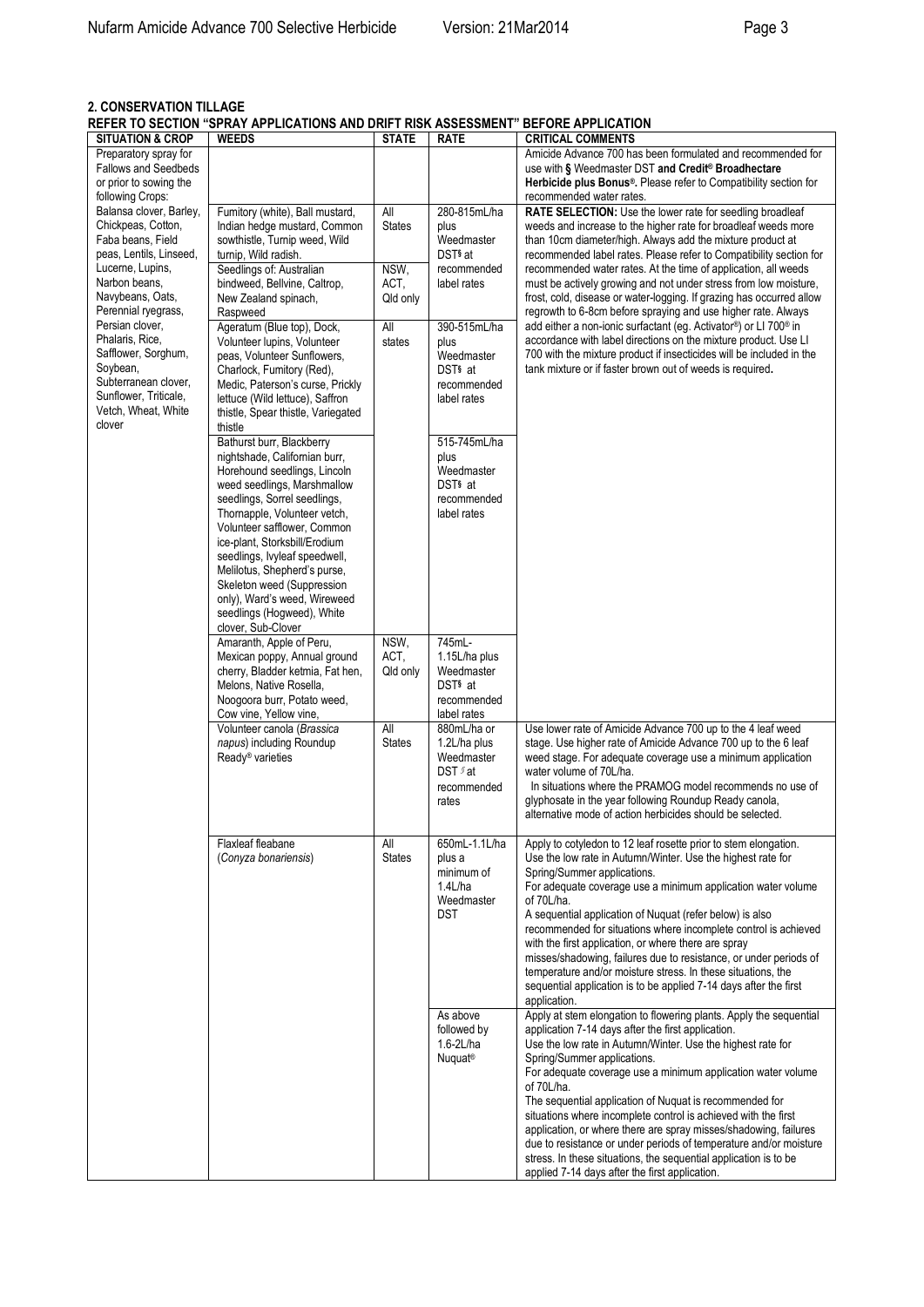| <b>SITUATION &amp; CROP</b>                                                                                                             | <b>WEEDS</b>                                                                                                                        | <b>STATE</b>         | <b>RATE</b>                                             | <b>CRITICAL COMMENTS</b>                                                                                                                                                                                                                                                                                                                                              |
|-----------------------------------------------------------------------------------------------------------------------------------------|-------------------------------------------------------------------------------------------------------------------------------------|----------------------|---------------------------------------------------------|-----------------------------------------------------------------------------------------------------------------------------------------------------------------------------------------------------------------------------------------------------------------------------------------------------------------------------------------------------------------------|
| <b>PASTURES:</b><br>Conservation Tillage -<br>Direct Drilling, Surface<br>Sowing or Fallow                                              | Charlock, Mustards, Shepherd's<br>purse, Saffron, Slender, Spear &<br>Variegated thistles, Turnip<br>weed, Wild radish, Wild turnip | All<br><b>States</b> | 470mL-1.4L/ha                                           | Apply to actively growing young weeds before sowing. Observe<br>plant back periods given in the table on this leaflet.                                                                                                                                                                                                                                                |
| Maintenance                                                                                                                             | Clover Sorrel                                                                                                                       |                      | 985mL/ha plus<br>280-400mL/ha<br>Kamba <sup>®</sup> 500 | Apply to actively growing plants in Autumn. DO NOT sow pasture<br>seed for at least 30 days after application.                                                                                                                                                                                                                                                        |
| Fallow, Stubble Spray<br>prior to direct drilling or<br>sowing - Winter<br>Cereals. Grain<br>lequmes (peanuts -<br>Qld only) and Canola | Refer Weed Table                                                                                                                    |                      | 200mL-1.5L/ha                                           | Observe plant back periods given in the table on this leaflet. Can<br>be mixed with Glean*/Lusta®, Nuquat® 250 or Revolver<br>/Spray•Seed* where grasses are present. Select appropriate rate<br>from the Weed Table. For Skeleton weed, spraying should only be<br>done 6-8 weeks before anticipated sowing date and subsequent<br>cultivation limited to a minimum. |
|                                                                                                                                         | Volunteer canola (Brassica                                                                                                          |                      | 900mL/ha                                                | Apply at this rate up to 4 leaf canola stage.                                                                                                                                                                                                                                                                                                                         |
|                                                                                                                                         | napus) including Roundup<br>Ready <sup>®</sup> varieties                                                                            |                      | 1.25L/ha                                                | Apply at this rate up to 6 leaf canola stage.                                                                                                                                                                                                                                                                                                                         |

#### **3. PASTURES, NON-AGRICULTURAL, RIGHTS OF WAY, INDUSTRIAL, LAWNS, REFER TO SECTION "SPRAY APPLICATIONS AND DRIFT RISK ASSESSMENT" BEFORE APPLICATION**

| <b>SITUATION &amp;</b><br><b>CROP</b> | <b>WEEDS</b>                                                                                                                                                                                                                                        | <b>STATE</b> | <b>RATE</b>                                            | <b>CRITICAL COMMENTS</b>                                                                                                                                                                                                                                                                                                                                                                                                                   |
|---------------------------------------|-----------------------------------------------------------------------------------------------------------------------------------------------------------------------------------------------------------------------------------------------------|--------------|--------------------------------------------------------|--------------------------------------------------------------------------------------------------------------------------------------------------------------------------------------------------------------------------------------------------------------------------------------------------------------------------------------------------------------------------------------------------------------------------------------------|
| Fallow or<br>Pastoral land            | Lippia (Phyla canescens)                                                                                                                                                                                                                            | All States   | $1.8 - 3.6$ L/ha plus<br>Bonza adjuvant @<br>1.0 % v/v | Apply when Lippia is in fresh conditions, mid-flower and has good<br>soil moisture. A sequential application (applied twice over summer;<br>2-3 months apart) will provide the highest level of control.<br>DO NOT apply in dry conditions.<br>DO NOT apply more than two applications                                                                                                                                                     |
| Pastures and<br>Non-<br>Agricultural  | Refer Weed Table                                                                                                                                                                                                                                    | All States   | 500mL-1.5L/ha                                          | Pasture legumes including lucerne, clovers and medics may be<br>damaged unless well protected by grasses. Spot spraying is<br>preferred.                                                                                                                                                                                                                                                                                                   |
|                                       | Galvanised burr                                                                                                                                                                                                                                     |              | 285mL/100L water                                       | Apply to young actively growing weeds. Ensure thorough and even<br>coverage of plants.<br>Note: Treated plants need to be burnt to destroy seeds.                                                                                                                                                                                                                                                                                          |
|                                       | Amsinckia, Docks, Bindweed,<br>Caltrop, Flatweed, Spear<br>thistle, Capeweed, Saffron<br>thistle, Mustard, Wild radish,<br>Wild turnip, Annual thistles,<br>Paterson's curse, Heliotrope,<br>Ragwort, Threecornered Jack<br>(Doublegee, Spiny emex) |              | 980mL-2.15L/ha                                         | For pastures not containing legumes. Only seedling Docks, Spear<br>thistle and Saffron thistle will be controlled.<br>SUMMER WEEDS: Use low rate for seedlings, 1.45-2.15L/ha for<br>larger plants. Stock poisoning may occur when grazed after<br>spraying if large amounts present, particularly Heliotrope.<br>WINTER WEEDS: Use low rate for seedlings, 1.45-2.15L/ha for<br>larger plants. If stock present, use spray/grazing rates. |
|                                       | Afghan (camel) melons,<br>Paddy melons                                                                                                                                                                                                              |              | 1.45L/ha plus 1%<br>Bonza Spray<br>Adjuvant            | Spray when plants are young and actively growing. Larger and older<br>plants will need the addition of Invader 600 for adequate control.                                                                                                                                                                                                                                                                                                   |
|                                       | Prickly saltwort (Roly poly)                                                                                                                                                                                                                        |              | 1.45L/ha                                               | Spray when plants are small.                                                                                                                                                                                                                                                                                                                                                                                                               |
|                                       | Stinkwort                                                                                                                                                                                                                                           |              | 1.45-2.85L/ha plus<br>surfactant                       | Best results are obtained when plants are small. Use high rate on<br>larger plants.                                                                                                                                                                                                                                                                                                                                                        |
|                                       | Dove weed                                                                                                                                                                                                                                           |              | 2.85L/ha                                               | Spray after good emergence of seedlings.                                                                                                                                                                                                                                                                                                                                                                                                   |
|                                       | Capeweed                                                                                                                                                                                                                                            |              | 1.5-2.5L/ha                                            | Spray seedlings to rosette stage.                                                                                                                                                                                                                                                                                                                                                                                                          |
|                                       | Horehound                                                                                                                                                                                                                                           |              | 2 - 2.85L/ha                                           | Spray seedlings. Suppression only. Good coverage required.                                                                                                                                                                                                                                                                                                                                                                                 |
|                                       | Paterson's curse                                                                                                                                                                                                                                    |              | 1.5-2.0L/ha                                            | Spray rosettes or before plants have 10 leaves. Later stages harder<br>to kill.                                                                                                                                                                                                                                                                                                                                                            |
|                                       | Storkbill/Erodium                                                                                                                                                                                                                                   |              | 1.45-2.85L/ha                                          | Spray seedlings to young rosettes.                                                                                                                                                                                                                                                                                                                                                                                                         |
|                                       | Thornapple                                                                                                                                                                                                                                          |              | 1.45-2.15L/ha                                          | Spray seedlings only.                                                                                                                                                                                                                                                                                                                                                                                                                      |
| Pastures,<br>Rights of Way            | Boxthorn, Boneseed,<br>Hawthorn                                                                                                                                                                                                                     |              | 70mL/10L water                                         | Spot Spraying: For Boneseed only, thoroughly wet plants or<br>seedlings.                                                                                                                                                                                                                                                                                                                                                                   |
| and Industrial                        |                                                                                                                                                                                                                                                     |              | undiluted                                              | Cut stump: Apply or paint undiluted AMICIDE ADVANCE 700 to<br>freshly cut stumps                                                                                                                                                                                                                                                                                                                                                           |
|                                       | Groundsel                                                                                                                                                                                                                                           |              | 850mL/15L water                                        | <b>MISTING:</b> Lightly wet plants.                                                                                                                                                                                                                                                                                                                                                                                                        |
|                                       |                                                                                                                                                                                                                                                     |              | 215mL/15L water                                        | CUT STUMP: Swab the cut stump immediately. Apply by a pouring                                                                                                                                                                                                                                                                                                                                                                              |
|                                       |                                                                                                                                                                                                                                                     |              |                                                        | can or Knapsack spray.                                                                                                                                                                                                                                                                                                                                                                                                                     |
|                                       |                                                                                                                                                                                                                                                     |              | 2.6-3.9L/ha                                            | AERIAL APPLICATION: Spray when Groundsel is actively growing.                                                                                                                                                                                                                                                                                                                                                                              |
|                                       | Lantana                                                                                                                                                                                                                                             |              | 285mL/100L water                                       | Use a coarse spray with sufficient pressure to penetrate canopy and<br>wet stems as well as foliage. Spray at the end of a wet Summer<br>(March to May). Defoliation should occur but respraying of new<br>growth will be necessary in following Autumn. Broadcast grass seed<br>and keep stock off following Summer to allow the pasture to<br>establish. Damage may result to pasture legumes.                                           |
|                                       | Mother of millions                                                                                                                                                                                                                                  |              | 360mL/100L water                                       | Hand gun and Knapsack only. A thorough coverage of leaves and<br>plantlets is necessary. Use Nufarm Activator at the rate of 1mL of<br>surfactant per 1L of mixture.                                                                                                                                                                                                                                                                       |
|                                       | Noogoora burr, Weir vine<br>(Ipomea), Scarlet pimpernel<br>(seedlings only), White eye<br>(Mexican clover)                                                                                                                                          |              | 145mL/100L water                                       | In all cases apply to young, actively growing weeds, ensuring<br>thorough coverage.                                                                                                                                                                                                                                                                                                                                                        |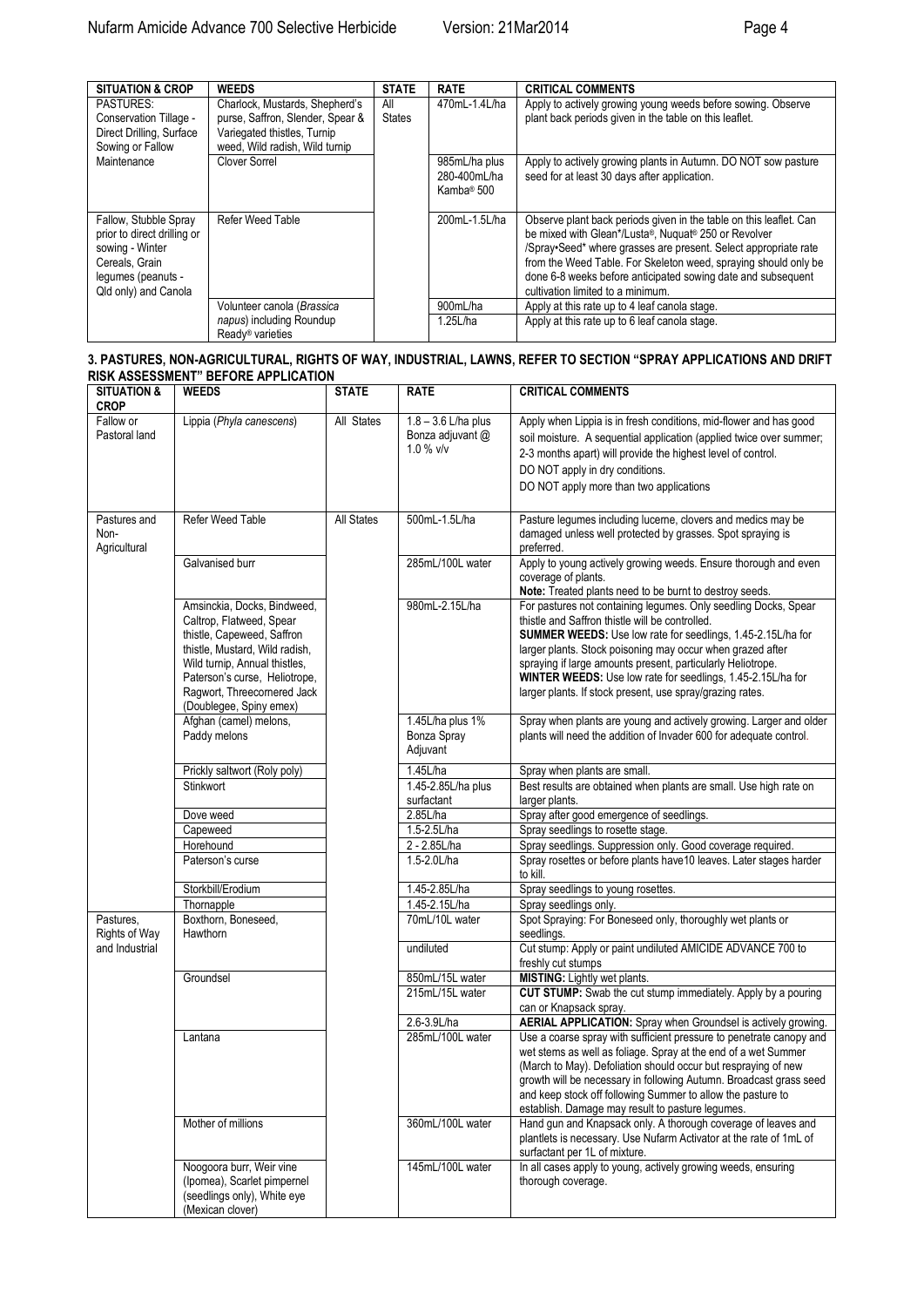| <b>SITUATION &amp;</b><br><b>CROP</b>     | <b>WEEDS</b>                                                                                                                                                                                                                                                                                                                                                                                         | <b>STATE</b>      | <b>RATE</b>                                                       | <b>CRITICAL COMMENTS</b>                                                                                                                                                                                                                                                                                                                                                                                                                                                                                                                                                                                                                                                                                                                                                                                                                                   |
|-------------------------------------------|------------------------------------------------------------------------------------------------------------------------------------------------------------------------------------------------------------------------------------------------------------------------------------------------------------------------------------------------------------------------------------------------------|-------------------|-------------------------------------------------------------------|------------------------------------------------------------------------------------------------------------------------------------------------------------------------------------------------------------------------------------------------------------------------------------------------------------------------------------------------------------------------------------------------------------------------------------------------------------------------------------------------------------------------------------------------------------------------------------------------------------------------------------------------------------------------------------------------------------------------------------------------------------------------------------------------------------------------------------------------------------|
| Pastures,<br>Rights of Way,<br>Industrial | Annual and Perennial<br>Pigweed, Artichoke thistle,<br>Bathurst burr, Billygoat weed,<br>Blue snakeweed. Burr medic.<br>Clockweed^, Fleabanes,<br>Galvanised burr. Hemlock.<br>Hoary cress <sup>+</sup> , Kyalinga weed<br>(Whisker grass), Knobweed,<br>Milky cotton bushes,<br>Parthenium weed. Paterson's<br>curse, Saffron thistle, Star<br>burr, Thornapple, Variegated<br>thistle <sup>^</sup> | <b>All States</b> | 285mL/100L water                                                  | In all cases apply to young, actively growing weeds, ensuring<br>thorough coverage.<br>^ Spray rosette stage.<br>+ Repeat spraying necessary.                                                                                                                                                                                                                                                                                                                                                                                                                                                                                                                                                                                                                                                                                                              |
|                                           | Rubber vine                                                                                                                                                                                                                                                                                                                                                                                          |                   | 145mL/10L water                                                   | Apply to freshly cut stump.                                                                                                                                                                                                                                                                                                                                                                                                                                                                                                                                                                                                                                                                                                                                                                                                                                |
|                                           | Sesbania pea                                                                                                                                                                                                                                                                                                                                                                                         |                   | 500-800mL/ha                                                      |                                                                                                                                                                                                                                                                                                                                                                                                                                                                                                                                                                                                                                                                                                                                                                                                                                                            |
|                                           | Water Hyacinth<br>Wild tobacco tree                                                                                                                                                                                                                                                                                                                                                                  |                   | 3.1-4.75L/ha<br>215mL/15L water                                   | Apply to 2200-3300L water/ha<br>Cut Stump Treatment: Swab cut stump within 1 hour of cutting.                                                                                                                                                                                                                                                                                                                                                                                                                                                                                                                                                                                                                                                                                                                                                              |
|                                           |                                                                                                                                                                                                                                                                                                                                                                                                      |                   |                                                                   | Apply by pouring can or knapsack sprayer.                                                                                                                                                                                                                                                                                                                                                                                                                                                                                                                                                                                                                                                                                                                                                                                                                  |
| Pastures-<br>Spray Graze<br>Techniques    |                                                                                                                                                                                                                                                                                                                                                                                                      |                   |                                                                   | <b>^PRECAUTION.</b> An increased quantity of poisonous plants may be<br>eaten by stock using Spray-Graze eg. Caltrop, Capeweed,<br>Paterson's curse, Variegated thistle and deaths could result from<br>causes such as nitrate poisoning. With Paterson's curse, preferably<br>graze stock soon destined for slaughter and avoid extended periods<br>of grazing. Avoid grazing with young or breeding stock. DO NOT<br>graze horses or pigs on Paterson's curse.<br>Legume species (sub clovers, medics) may be damaged at the<br>higher rate range. Refer to your local Nufarm representative for<br>further information.                                                                                                                                                                                                                                 |
|                                           | Amsinckia, Annual Thistles,<br>Caltrop Capeweed, Charlock,<br>Doublegee, Erodium,<br>Geranium, Mustards,<br>Paterson's curse,<br>Shepherd's purse, Slender,<br>thistle, Turnip weed, Wild<br>turnip, Wild radish,<br>Spear or Variegated thistle,<br>Saffron thistle<br>Melons                                                                                                                       | <b>All States</b> | 250mL-980mL/ha<br>535mL-1.1L/ha<br>$1.45L/ha + 1%$<br>Bonza Spray | Apply from 6 weeks after opening rains in Autumn until the end of<br>August. Seven days after spraying stock paddock at 4-5 times<br>normal rate, preferably with sheep (cattle are less effective).<br>Maintain this level of grazing for 6 weeks or until pasture shows<br>signs of over grazing, but before survival of desirable pasture<br>species is threatened. Then return to normal stocking levels. Use<br>high stocking rates in following spring to prevent weeds from<br>flowering. Repeat treatments may be required for 2-3 years for<br>complete control.<br>Apply to Saffron thistle at the end of September when plants are<br>running up to flower. Subclovers may be damaged at this rate and<br>use is not recommended for all Medic pastures.<br>Heavy stocking on young plants sprayed with 715mL/ha provides<br>effective control. |
|                                           | <b>Docks</b>                                                                                                                                                                                                                                                                                                                                                                                         |                   | Adjuvant<br>980mL/ha                                              | Apply in September only and follow other recommendations above.                                                                                                                                                                                                                                                                                                                                                                                                                                                                                                                                                                                                                                                                                                                                                                                            |
|                                           |                                                                                                                                                                                                                                                                                                                                                                                                      |                   |                                                                   |                                                                                                                                                                                                                                                                                                                                                                                                                                                                                                                                                                                                                                                                                                                                                                                                                                                            |

### **4. SPOT SPRAYING**

# **REFER TO SECTION "SPRAY APPLICATIONS AND DRIFT RISK ASSESSMENT" BEFORE APPLICATION**

| <b>SITUATION &amp; CROP</b> | <b>WEEDS</b>                     | <b>STATE</b> | <b>MIXING RATES / COMMENTS</b>               |
|-----------------------------|----------------------------------|--------------|----------------------------------------------|
|                             | <b>CONTROLLED</b>                |              |                                              |
| High Volume Spraving        | Refer to Weed Table              | All States   | 500 mL / 100L<br>Apply 1000L spray volume/ha |
| Knapsack Application        | for list of weeds<br>controlled. |              | $5mL/L$ .                                    |

**5. OPTICAL SPOT SPRAY TECHNOLOGIES**

**Note: Calibrate the sprayer to spray the equivalent of 100L/ha.**

**For weed cover between 0% and 30% only. If percentage weed cover exceeds 30% use approved boom spray rates.** 

| <b>SITUATION</b> | <b>WEEDS</b>                                   | <b>RATE</b> | <b>CRITICAL COMMENT</b>                                                                                                   |
|------------------|------------------------------------------------|-------------|---------------------------------------------------------------------------------------------------------------------------|
| Fallow           | Fleabane, Sowthistle, Yellow vine<br>(Caltrop) | 4-8L/100L   | Apply to rosette to flowering plants. Use higher rate on late<br>flowering/mature plants or plants under moisture stress. |

# **NOT TO BE USED FOR ANY PURPOSE, OR IN ANY MANNER, CONTRARY TO THIS LABEL UNLESS AUTHORISED UNDER APPROPRIATE LEGISLATION.**

**WITHHOLDING PERIOD** 

**PASTURE, CEREAL CROPS DO NOT GRAZE OR CUT FOR STOCK FOOD FOR 7 DAYS AFTER APPLICATION. HARVEST WITHHOLDING PERIOD NOT REQUIRED WHEN USED AS DIRECTED.**

**IN TASMANIA, THIS PRODUCT MAY ONLY BE USED FROM 15 APRIL TO 15 SEPTEMBER UNLESS OTHERWISE PERMITTED BY THE REGISTRAR OF PESTICIDES.**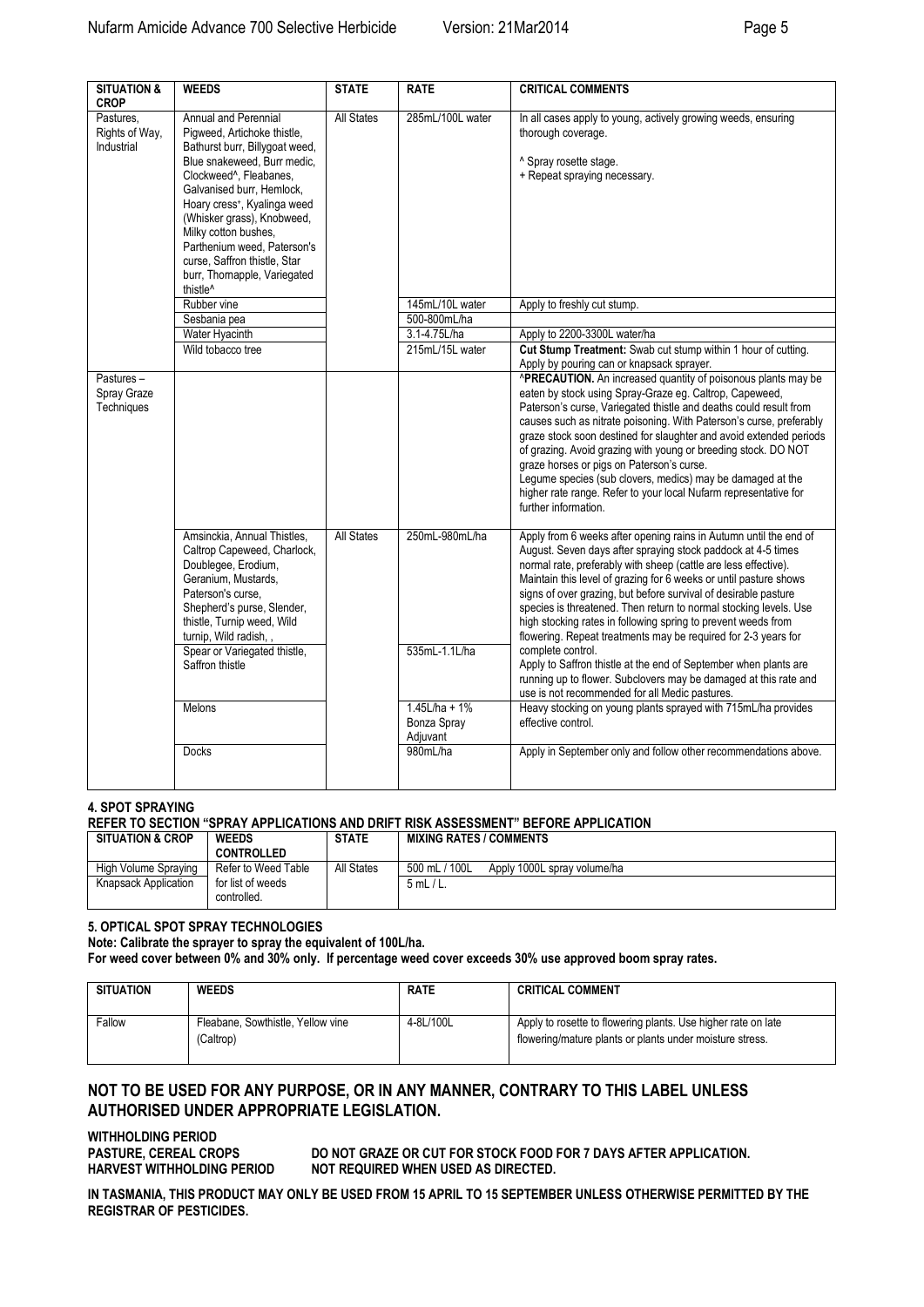# **WEEDS TABLE**

**NOTE: Listing of weeds and rates where weeds are to be sprayed in a crop or pasture.**

**Refer to the spot spraying section for rates where weeds only are present, or when spot-spraying in a crop or pasture**

| <b>Application Rate</b><br>Weeds  |                 | <b>Critical Comments</b>                                                                                                                     |  |  |  |
|-----------------------------------|-----------------|----------------------------------------------------------------------------------------------------------------------------------------------|--|--|--|
| Amaranthus spp.                   | 500mL-980mL/ha  | Spray young plants.                                                                                                                          |  |  |  |
| Amsinckia                         | 980mL/ha        |                                                                                                                                              |  |  |  |
| Apple of Peru                     | 500mL-980mL/ha  | Spray young plants. Susceptible when young.                                                                                                  |  |  |  |
| Bathurst burr                     | 715mL-1.5L/ha   | Spray seedlings only.                                                                                                                        |  |  |  |
| <b>Bellvine</b>                   | 1.5L/ha         | Spray before seeding. Advanced stages susceptible.                                                                                           |  |  |  |
| <b>Bindweed</b>                   | 980mL/ha        |                                                                                                                                              |  |  |  |
| Blackberry nightshade             | 500mL-980mL/ha  |                                                                                                                                              |  |  |  |
| <b>Blackeyed Susan</b>            | 1.5L/ha         | Apply at pre-flowering, preferably young stages.                                                                                             |  |  |  |
| Blue snakeweed                    | 1.5L/ha         |                                                                                                                                              |  |  |  |
| California burr                   | 715-980mL/ha    | Spray seedlings at young stages only.                                                                                                        |  |  |  |
|                                   |                 | Spray seedlings only.                                                                                                                        |  |  |  |
| Cape tulip                        | 570mL-1.15L/ha  | Low rate for cormils only                                                                                                                    |  |  |  |
| Capeweed                          | 980mL-1.5L/ha*  | Spray seedlings to rosette stage. *Rate for use in crop only.<br>Refer to pastures section for pasture use rate.                             |  |  |  |
| Caltrop                           | 715mL - 1.5L/ha | Moderately susceptible.                                                                                                                      |  |  |  |
| Charlock                          | 500mL-1.25L/ha  | Spray at rosette stage.                                                                                                                      |  |  |  |
| Clover                            | 1.1L/ha         |                                                                                                                                              |  |  |  |
| Cobbler's pegs                    | 1.5L/ha         | Apply at pre-flowering, preferably young stages.                                                                                             |  |  |  |
| Common ice plant                  | 980mL/ha        |                                                                                                                                              |  |  |  |
| Common sida                       | 1.5L/ha         | Spray seedling or young stages only.                                                                                                         |  |  |  |
| Common sowthistle                 | 1.25-1.5L/ha    | Apply at pre-flowering, preferably young stages.                                                                                             |  |  |  |
| <b>Docks</b>                      | 980mL-1.25L/ha  | Spray at multiple leaf stage.-effective only on seedlings.                                                                                   |  |  |  |
| Doveweed                          | 980mL/ha        |                                                                                                                                              |  |  |  |
|                                   |                 |                                                                                                                                              |  |  |  |
| Fat hen                           | 500mL-1.5L/ha   | Spray pre-flowering.                                                                                                                         |  |  |  |
| Flannel weed                      | 1.5L/ha         | Spray seedling or young stages only.                                                                                                         |  |  |  |
| Flat weed                         | 980mL/ha        |                                                                                                                                              |  |  |  |
| Fumitory - red                    | 1.5L/ha         |                                                                                                                                              |  |  |  |
| Fumitory - white                  | 500-715mL/ha    | Spray at multiple leaf stage.                                                                                                                |  |  |  |
| Heliotrope                        | 980mL/ha        |                                                                                                                                              |  |  |  |
| Hexham scent or Melilotus         | 980mL-1.5L/ha   |                                                                                                                                              |  |  |  |
|                                   |                 | Spray multiple leaf stage before seeding                                                                                                     |  |  |  |
| Hoary cress                       | 800mL-1.5L/ha   | Spray rosettes and pre-flowering.                                                                                                            |  |  |  |
| Hogweed/Wireweed                  | 1.25L/ha        | Spray at multiple leaf stage (Vic). Spray at seedling and<br>young plant stage (Qld).                                                        |  |  |  |
| Horehound                         | 1.25-1.5L/ha*   | Spray seedlings. Suppression only. Good coverage<br>required. *Rate for use in crop only. Refer to pastures<br>section for pasture use rate. |  |  |  |
| Indian hedge mustard              | 980mL-1.25L/ha  |                                                                                                                                              |  |  |  |
| Khaki weed                        | 980mL-1.5L/ha   | Spray seedlings only.                                                                                                                        |  |  |  |
| Lincoln weed                      | 1.5L/ha         | Spray early rosettes.                                                                                                                        |  |  |  |
|                                   |                 |                                                                                                                                              |  |  |  |
| London rocket                     | 980mL/ha        |                                                                                                                                              |  |  |  |
| Lupins                            | 715mL-1.5L/ha   |                                                                                                                                              |  |  |  |
| Matricaria                        | 715mL/ha        |                                                                                                                                              |  |  |  |
| Melons - Camel (Afghan)<br>paddy, | 500mL-1.5L/ha   | Add 1% Bonza Spray Adjuvant. Seedlings only - add<br>Invader in fallow situations only for reliable results on larger<br>weeds.              |  |  |  |
| Mexican poppy                     | 1.25L/ha        | Spray seedlings - plants become more resistant with age.                                                                                     |  |  |  |
| Mintweed                          | 800-980mL/ha    | Spray seedlings - resistant in later stages.                                                                                                 |  |  |  |
| Morning glory                     | 1.5L/ha         | Spray at seedling to flowering stage.                                                                                                        |  |  |  |
| Mustards                          | 200mL-1.25L/ha  | Spray at 2-4 leaf up to rosette stage.                                                                                                       |  |  |  |
| Needle burr                       | 1.5L/ha         | Apply at pre-flowering, preferably young stages.                                                                                             |  |  |  |
| New Zealand spinach               | 980mL-1.5L/ha   |                                                                                                                                              |  |  |  |
| Noogoora burr                     | 715mL-980mL/ha  | Spray seedlings only.                                                                                                                        |  |  |  |
| Paterson's curse                  | 980mL-1.5L/ha*  | Spray rosettes or before plants have 10 leaves. Later                                                                                        |  |  |  |
|                                   |                 | stages harder to kill. *Rate for use in crop only. Refer to<br>pastures section for pasture use rate.                                        |  |  |  |
| Pinkburr (Pink flowered burr)     | 1.5L/ha         | Spray seedling or young stages only.                                                                                                         |  |  |  |
| Potato weed                       | 500mL-980mL/ha  |                                                                                                                                              |  |  |  |
| Radish                            | 980mL/ha        |                                                                                                                                              |  |  |  |
| Ragwort                           | 980mL-1.5L/ha   | Spray up to early rosette stage                                                                                                              |  |  |  |
| Rapistrum                         | 980mL/ha        |                                                                                                                                              |  |  |  |
| Rough poppy                       | 980mL/ha        |                                                                                                                                              |  |  |  |
|                                   |                 |                                                                                                                                              |  |  |  |
| Safflower                         | 500mL-980mL/ha  |                                                                                                                                              |  |  |  |
| Shepherds purse                   | 980mL-1.5L/ha   | Spray young rosettes.                                                                                                                        |  |  |  |
| Siratro (Purple bean)             | 1.5L/ha         | Spray seedling or young stages only.                                                                                                         |  |  |  |
| Skeleton weed                     | 980mL-1.5L/ha   | Spray rosettes before aerial growth commences.                                                                                               |  |  |  |
| Sorrel                            | 1.25-1.5L/ha    | Only moderately susceptible.                                                                                                                 |  |  |  |
| Speedwell - Ivy leaf              | 980mL/ha        |                                                                                                                                              |  |  |  |
| Spinyhead sida                    | 1.5L/ha         | Spray seeding or young stages only                                                                                                           |  |  |  |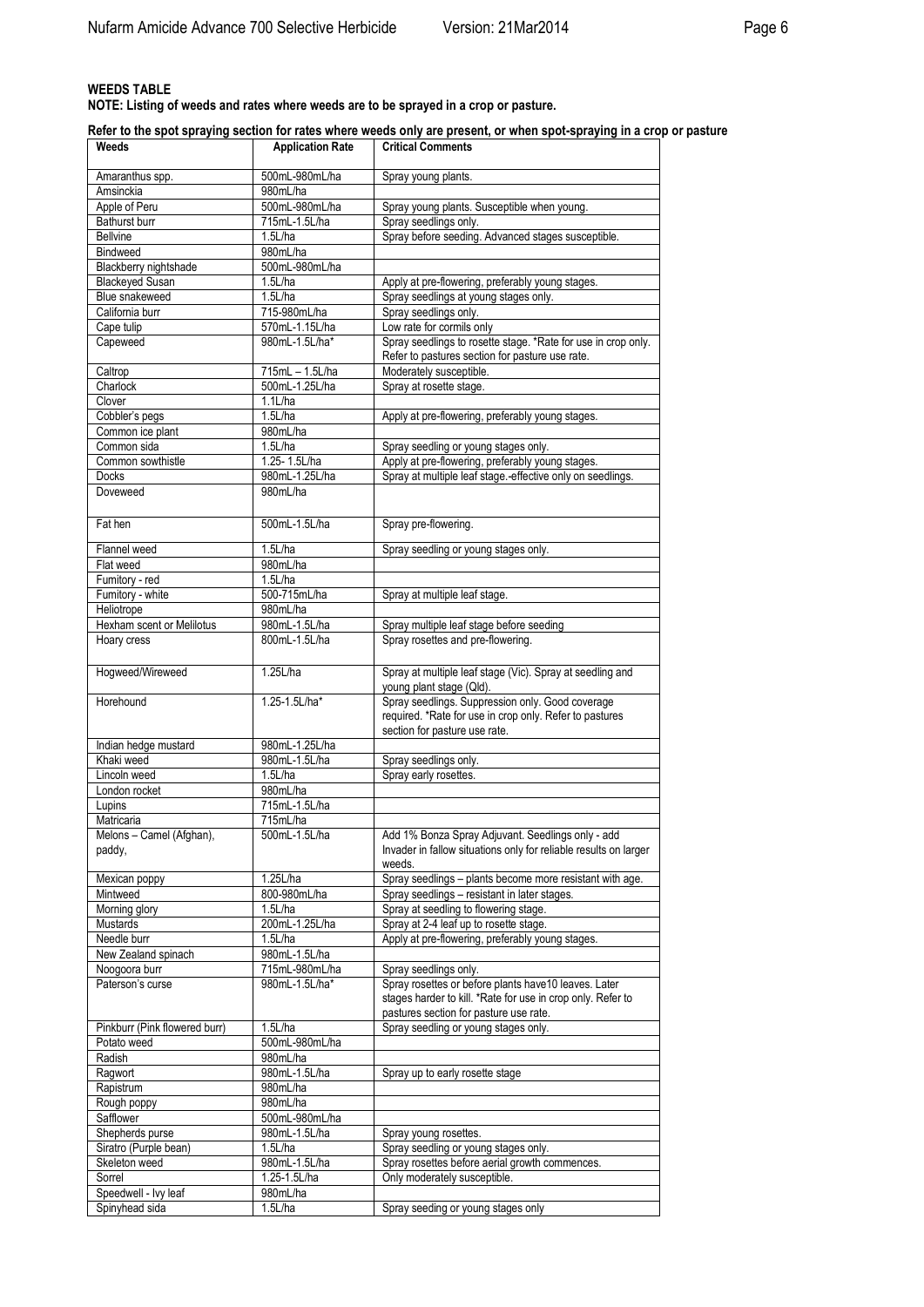| Weeds                         | <b>Application Rate</b> | <b>Critical Comments</b>                                      |
|-------------------------------|-------------------------|---------------------------------------------------------------|
| Starburr                      | 1.5L/ha                 | Spray before seeding, advanced stages susceptible.            |
| Spiny emex                    | 1.25L/ha                | Only young plants are susceptible.                            |
| Star of Bethlehem (Cupid's    | 1.5L/ha                 | Spray before seeding, advanced stages susceptible             |
| flower)                       |                         |                                                               |
| Stinkwort                     | 715mL-1.25L/ha          |                                                               |
| Storkbill/Erodium             | 1.25L/ha*               | Spray seedlings to young rosettes. *Rate for use in crop      |
|                               |                         | only. Refer to pastures section for pasture use rate          |
| Sunflower (seedlings)         | 500mL-1.25L/ha          |                                                               |
| Thistles: - Annual            | 980mL/ha                |                                                               |
| - Californian-spot spray only |                         | Repeated applications may be necessary. Refer to spot         |
|                               |                         | spray section for rate                                        |
| - Saffron                     | 500mL-1.5L/ha           | Low rate only sufficient to control weeds in crops at rosette |
|                               |                         | stage when sprayed early.                                     |
| - Slender/Shore               | 715mL-1.5L/ha           | Suppression only.                                             |
| - Soldier                     | 1.45L/ha                | Spray young rosette.                                          |
| - Spear                       | 500mL-1.45L/ha          | Spray young rosettes.                                         |
| - Star-spot spray only        |                         | Refer to spot spray section for rate                          |
| - Variegated                  | 500mL-1.5L/ha           | Spray at rosette stage.                                       |
| Thornapple                    | 715mL-1.5L/ha*          | Spray seedlings only. *Rate for use in crop only. Refer to    |
|                               |                         | pastures section for pasture use rate.                        |
| Tridax (Tridax daisy)         | 1.5L/ha                 | Spray seedling or young stages only.                          |
| Turnip Weed/Rapistrum         | 500mL-980mL/ha          |                                                               |
| Vetches/Tares                 | 980mL-1.25L/ha          | Spray at multiple stage.                                      |
| Wards weed                    | 980mL/ha                |                                                               |
| Wild cabbage                  | 1.25L/ha                | Spray multiple leaves.                                        |
| Wild poppy                    | 500mL-1.5L/ha           | Spray rosettes.                                               |
| Wild radish                   | 715mL-1.5L/ha           | Spray up to young rosette stage.                              |
| Wild turnip                   | 200mL-1.25L/ha          | Spray 2-4 leaf up to rosette stage.                           |

# **Plant Back Periods (days) for AMICIDE ADVANCE 700**

| <b>CROP</b>        | <b>RATES</b>   |                |                |  |  |
|--------------------|----------------|----------------|----------------|--|--|
|                    | Up to 500mL/ha | 500-980mL/ha   | 980mL-1.5L/ha  |  |  |
| Balansa clover     | 7              | 7              | 10             |  |  |
| Barley %           | 1              | 1              | 3              |  |  |
| Canola#            | 14             | 21             | 28             |  |  |
| Chickpeas#         | 7              | 14             | 21             |  |  |
| Cotton             | 10             | 14             | 21             |  |  |
| Faba beans         | 7              | 7              | 10             |  |  |
| Field peas         | 7              | 14             | 14             |  |  |
| Lentils            | 7              | 7              | 10             |  |  |
| Linseed            | 7              | 7              | 14             |  |  |
| Luceme             | 7              | $\overline{7}$ | 10             |  |  |
| Lupins +           | 7              | 14             | 21             |  |  |
| Medics             | 7              | 7              | 10             |  |  |
| Narbon beans       | $\overline{7}$ | $\overline{7}$ | 10             |  |  |
| Navybean           | 10             | 10             | 14             |  |  |
| Oats               | 3              | 3              | $\overline{7}$ |  |  |
| Perennial ryegrass | 7              | 7              | 10             |  |  |
| Persian clover     | 7              | 7              | 10             |  |  |
| Phalaris           | 7              | 7              | 10             |  |  |
| Rice               | 7              | $\overline{7}$ | 14             |  |  |
| Safflower#         | 7              | 14             | 21             |  |  |
| Sorghum @          | 3              | 7              | 10             |  |  |
| Soybean            | 14             | 14             | 21             |  |  |
| Sub-Clover         | 7              | 7              | 10             |  |  |
| Sunflower @        | 7              | 10             | 14             |  |  |
| Triticale %        | 1              | 3              | $\overline{7}$ |  |  |
| Vetch              | 7              | 7              | 10             |  |  |
| Wheat %            |                | 3              | $\overline{7}$ |  |  |
| White clover       | 7              | 7              | 10             |  |  |

# **IMPORTANT:**

**WHEN APPLIED TO DRY SOILS AT LEAST 15mm (1/2 inch) OF RAIN MUST FALL PRIOR TO THE COMMENCEMENT OF THE PLANT BACK PERIOD.** 

#### **NOTES:**

% In Queensland, no rainfall is required to fall prior to commencement of Plant Back Period for wheat, barley and triticale.

# In Queensland, planting of canola, chickpeas and safflower must be delayed for at least 14 days following rainfall of at least 15mm.

@ In Central Queensland, when using 715mL/ha or less of AMICIDE ADVANCE 700, the Plant Back Period for sorghum and sunflower is 1 day

irrespective of rainfall.

+ In WA the Plant Back Period for lupins at all rates is 28 days.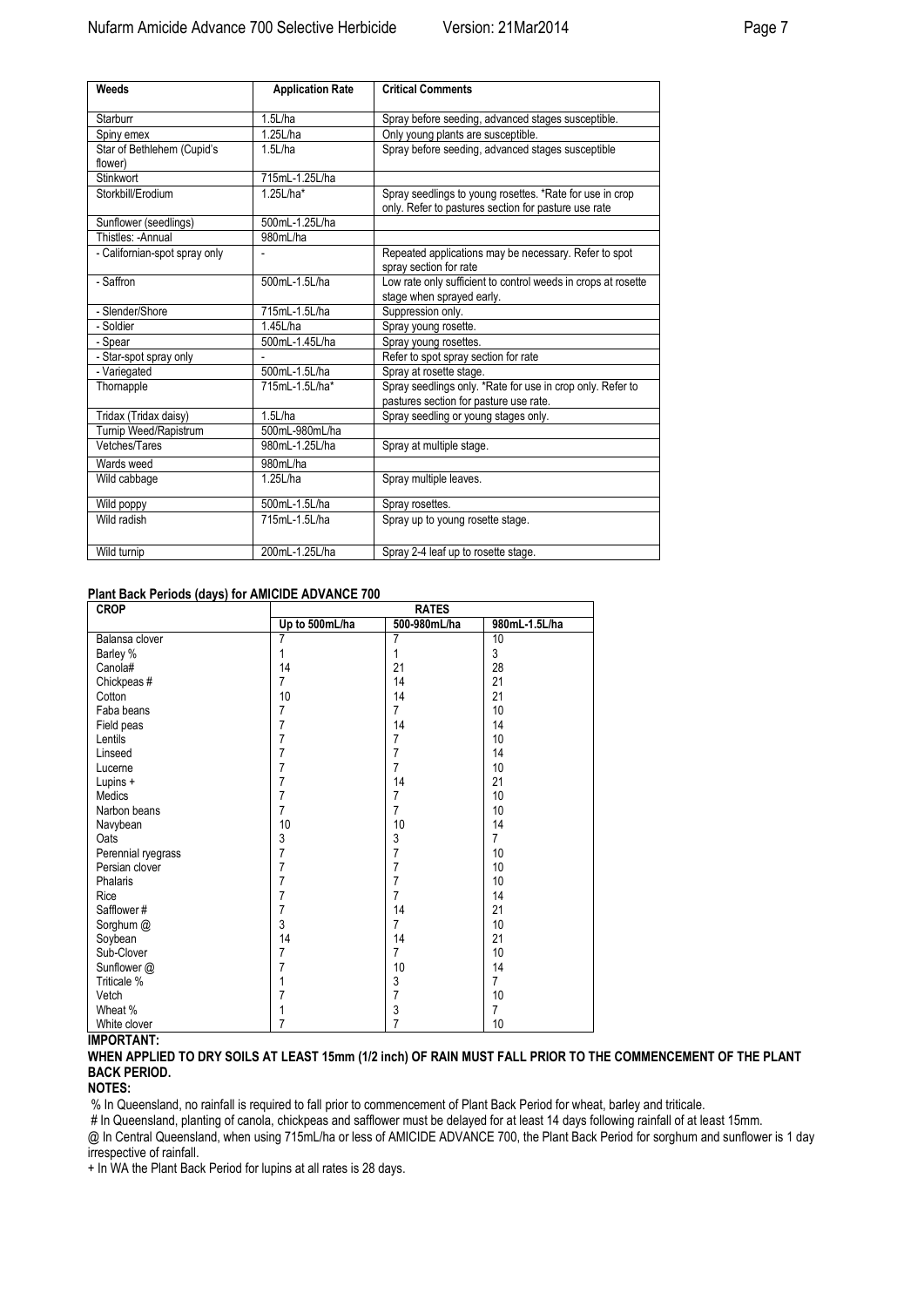# **GENERAL INSTRUCTIONS**

Before opening, carefully read Directions for Use, Precautionary Statements, Safety Directions and First Aid Instructions. AMICIDE ADVANCE 700 is a water soluble liquid product with non-selective herbicidal activity against broadleaf weeds. AMICIDE ADVANCE 700 will control emerged weeds only, and provides no residual control although certain plant back periods should be observed. AMICIDE ADVANCE 700 is absorbed by plant foliage and accumulates to toxic levels in the regions of growth and reproduction, upsetting the ability of plants to balance the synthesis and use of nutrients. Visible effects are a gradual yellowing and wilting of the plants which advances to complete browning of above ground growth and deterioration of root systems. Effects may not be apparent for 7-10 days or even up to 21 days under cold or cloudy conditions. DO NOT treat weeds under poor growing or dormant conditions such as occur in drought, water-logging, disease, insect damage, following frost, weeds heavily covered with dust or silt. Reduced results may also occur if weeds are under stress from previous herbicide application. Rainfall occurring up to 6 hours after application may reduce effectiveness.

DO NOT spray if strong winds prevail

# **CROP ESTABLISHMENT**

AMICIDE ADVANCE 700 is recommended as a herbicide additive to Weedmaster DST (## refer also to compatibility section for all compatible glyphosate formulations) for control of emerged weeds prior to crop establishment. When AMICIDE ADVANCE 700 is applied prior to crop establishment, certain Plant Back Periods should be observed to ensure that the herbicide has degraded sufficiently to allow safe sowing of the intended crop. This process is largely influenced by moisture, temperature and certain soil characteristics and may be delayed particularly when conditions are cold and dry. Refer to the Plant Back Period table for specific information. In seasons of heavy weed growth, or where the following conditions apply, it may be necessary to further delay sowing until a suitable seedbed can be formed. Conditions which can delay crop germination and seedling development include;

• Heavy green or decaying weed growth incorporated into the soil;

- Soil compaction or crusting;
- Cold and wet soils;
- Deep seeding;
- Prior use of residual or pre-emergent herbicides. To minimise these effects it is suggested that:
- Weed bulk be reduced by grazing and cultivating to leave trash on the surface to dry out;
- A friable seedbed be produced by cultivation, where necessary;
- The use of pre-emergent herbicides to be avoided if they might contribute to reduced germination;

• A correct seeding depth be used.

The preferred alternative is to spray early to control any weeds in their less advanced stages and ensure the seedbed is in a suitable condition for early sowing when soil temperatures are not excessively cold.

# **SPRAY APPLICATIONS AND DRIFT RISK ASSESSMENT**



**DO NOT** apply when wind speed is less than 3 or more than 20 kilometres per hour (ground application) as measured at the application site. **DO NOT** apply when wind speed is less than 3 or more than 15 kilometres per hour (aerial application) as measured at the application site. USE ONLY COARSE or larger spray quality according to the ASAE S572 definition for standard nozzles.

For aerial application it is recommended where possible for this product to be applied by an aerial applicator business that holds current accreditation for the Aerial Improvement Management System –" AIMS", issued by the Aerial Agricultural Association of Australia Ltd.

Checklist:

- Have you cleaned/decontaminated your boom sprayer?
- Have you contacted your neighbour prior to spraying?
- Is your sprayer set-up correctly for the particular application?
- Check boom calibration
	- at nozzle nozzle choice
		- low drift/what spray quality
		- coarse or larger spray quality?
		- boom height speed of intended application
		- water volume
- You must check, determine and record the weather conditions immediately prior to, and immediately after the spray application is made.
- Record Temperatures
	- Relative Humidity
	- Delta T
	- Wind speed
	- Is there a temperature inversion?

•Night Spraying - Extra care is required to ensure that inversion conditions are not present. Use smoke generator to determine wind direction and presence of inversion conditions.

For further information refer to **nufarm.com.au/spraywise**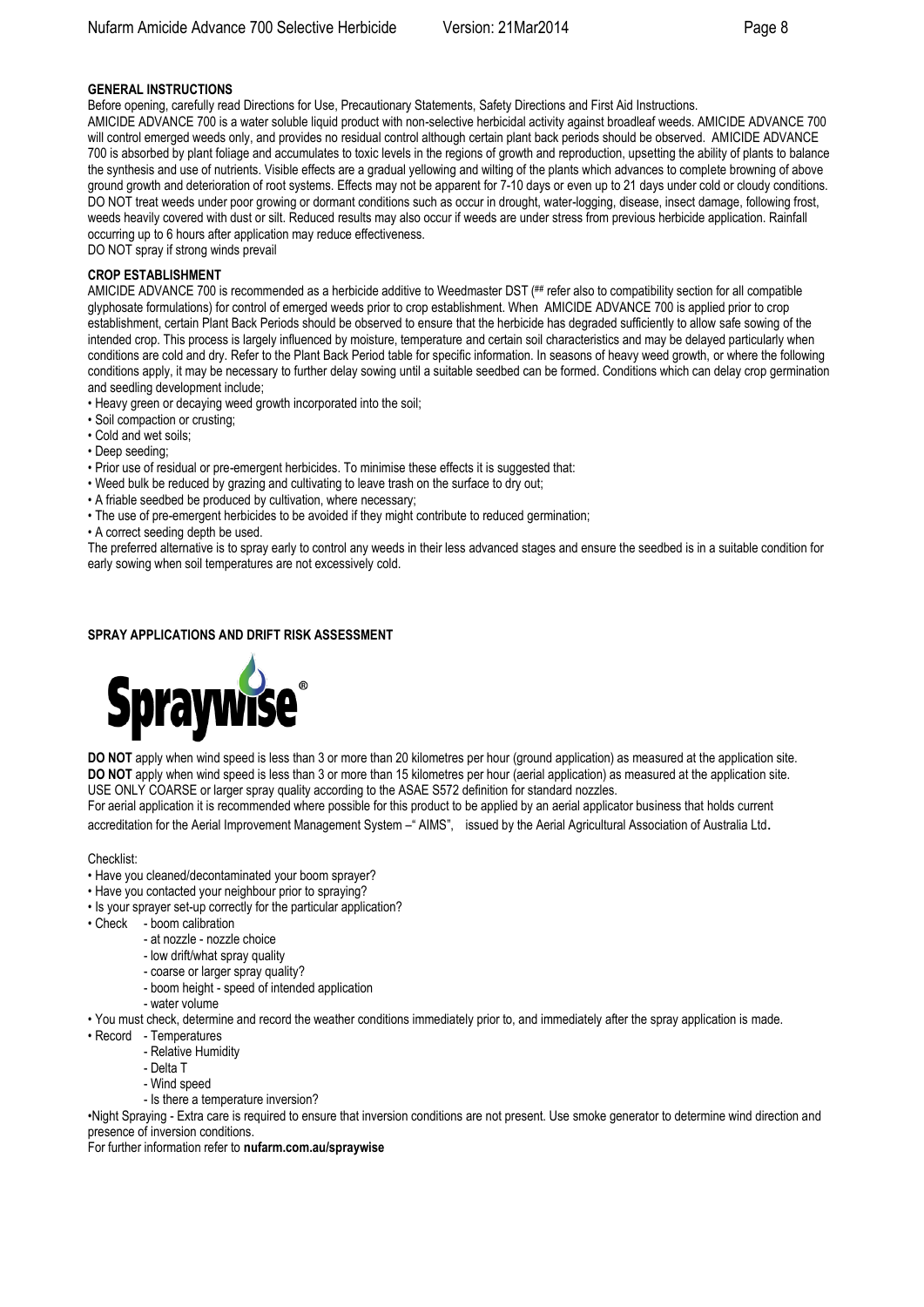

**spraywisedecisions.com.au** is an online weather forecasting program and is recommended for use when planning your pesticide application



When spraying in or near a cotton area, check online at **cottonmap.com.au** for the proximity of cotton fields

# **APPLICATION INFORMATION**

#### **In Crop Use:**

GROUND SPRAYER APPLICATION - Use 50-250L/ha of water.

AERIAL APPLICATION - Use 40-90L/ha of water.

**Fallow use:**

GROUND SPRAYER APPLICATION -

Application of AMICIDE ADVANCE 700 plus Weedmaster DST (## refer also to compatibility section for all compatible glyphosate formulations) in a minimum spray volume of 50L/ha is recommended. Water rate will vary according to product rate. Refer to Compatibility section for recommended water rates. When simazine and/or atrazine is included in the mixture a minimum spray volume of 100L/ha is recommended. USE ONLY COARSE or larger spray quality according to the ASAE S572 definition for standard nozzles. Boom height must be set to ensure double overlap of nozzle patterns at the top of the weed canopy.

#### AERIAL EQUIPMENT-

Application of AMICIDE ADVANCE 700 and glyphosate mixtures using boom equipment should occur in a minimum spray volume of 50L/ha. Water rate will vary according to product rate. Refer to Compatibility section for recommended water rates.

USE ONLY when wind speed is more than 3km/h or less than 15km/h, as measured at the application site.

USE ONLY COARSE or larger spray quality according to the ASAE S572 definition for standard nozzles.

DO NOT apply by aircraft when temperature is above 35°C.

DO NOT use in intensive horticultural cropping areas. Thoroughly wash aircraft, especially landing gear after each day of spraying to remove herbicide residues.

### **EQUIPMENT MAINTENANCE AND USAGE**

Equipment that has been used for this chemical should not be used for the application of other materials to sensitive plants, unless it has been well washed out with hot soapy water or 1% solution of ammonia, followed by several clear water rinses or use Tank & Equipment Cleaner. If using a Sulfonylurea herbicides (Lusta®, Glean\*, Ally\* or Associate®), follow decontamination procedures detailed on those product labels. A 50 mesh primary filter and 80 mesh secondary filter(s) are recommended.

The use of in-line nozzle filters is not recommended.

**Mixtures with** Weedmaster DST : Spray solutions of AMICIDE ADVANCE 700 and Weedmaster DST should be mixed, stored and applied only in stainless steel, aluminium, brass, copper, fibreglass, plastic-lined containers. DO NOT mix, store or apply spray solutions in galvanised steel or unlined steel (except stainless steel) containers or spray tanks. AMICIDE ADVANCE 700 / Weedmaster DST spray solutions may react with such containers and tanks to produce hydrogen gas which may form a highly combustible gas mixture that can flash or explode if ignited by open flame, spark, welder's torch, lighted cigarette or other ignition source.

# **APVMA Compliance Instructions for Mandatory COARSE or Larger Droplet Size Categories**

#### **Important Information**

These instructions inform users of this chemical product how to lawfully comply with the requirement of a COARSE or larger spray droplet size category for spray application.

Spray droplet size categories are defined in the ASAE S572 Standard (newer name may also be shown as ASABE) or the BCPC guideline. Nozzle manufacturers may refer to one or both to identify droplet size categories, but for a nozzle to comply with this requirement, the manufacturer must refer to at least one.

In the following instructions, Section 1 is for ground application and Sections 2 and 3 are for aerial application.

**Complying with the label requirement to use a specific droplet size category means using the correct nozzle that will deliver that droplet size category under the spray operation conditions being used. The APVMA has approved only the following specific methods for choosing the correct nozzle. Use one of the methods specified in these instructions to select a correct nozzle to deliver a COARSE or larger droplet size category.** 

**SECTION 1 Instructions for Ground Application – for COARSE droplet size or larger categories** 

#### **Mandatory Instructions for Ground Applications**

**USE ONLY** nozzles that the nozzles' manufacturer has rated to deliver a COARSE, a VERY COARSE or an EXTREMELY COARSE droplet size category as referenced to ASAE S572 or BCPC. Choose a nozzle specified to provide the droplet size category required in the label Spray Drift Restraints.

**DO NOT** use a higher spray system pressure than the maximum the manufacturer specifies for the selected nozzle to deliver the droplet size category required in the label Spray Drift Restraint.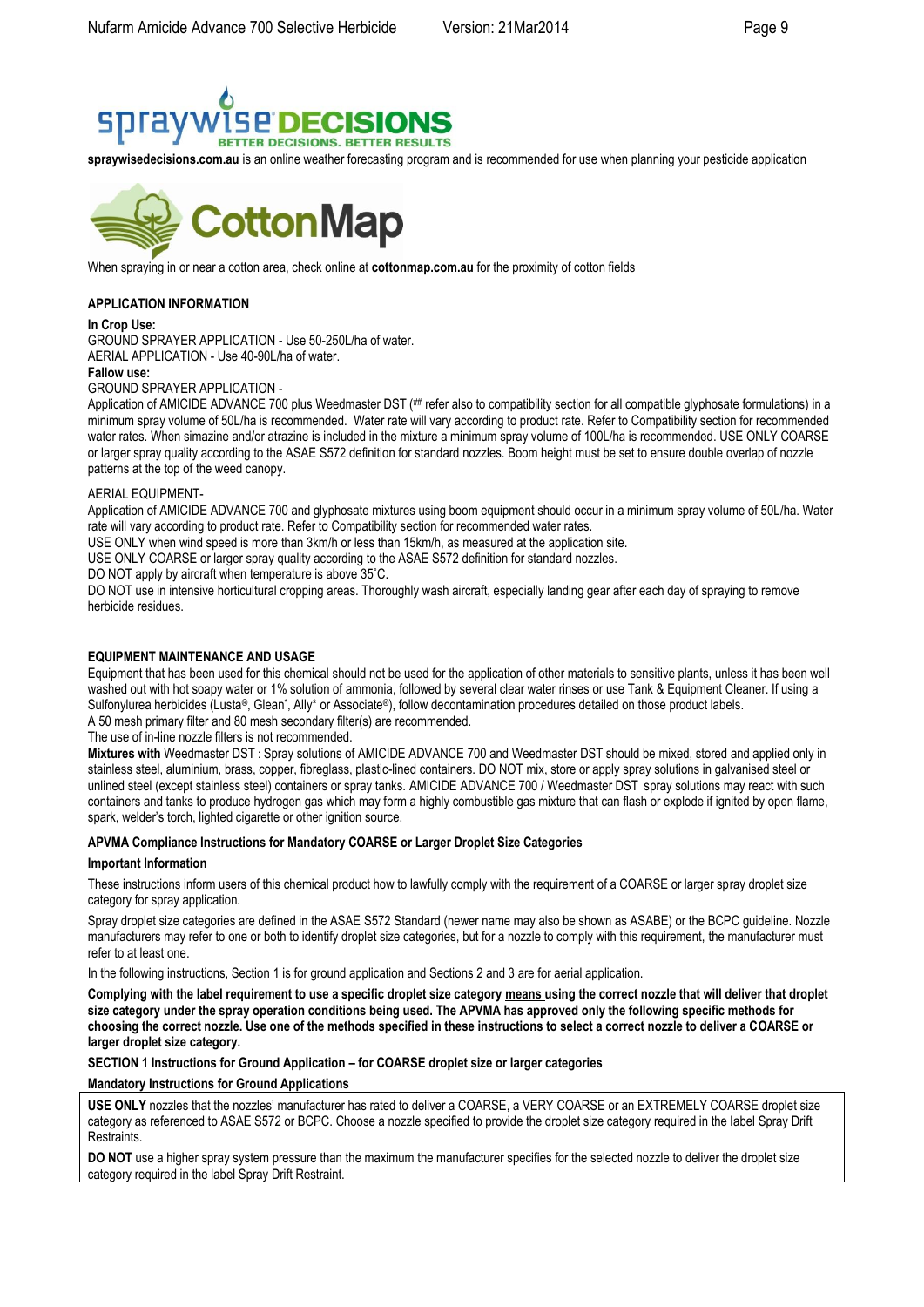# **SECTION 2 Instructions for Fixed-Wing Aerial Application – for COARSE droplet size or larger categories**

Instructions in this section apply to fixed-wing aerial application of products for which the label Spray Drift Restraint requires a COARSE or a VERY COARSE spray droplet category.

APVMA Compliance Instructions for Mandatory COARSE or Larger Droplet Size Categories

Nozzle choices must be made using Option 1, 2 or 3 below. Option 1 nozzles are limited to a maximum aircraft speed of 110 knots and are for COARSE droplets only. Option 2 nozzles are limited to a maximum aircraft speed of 120 knots and are also for COARSE droplets only. Option 3 nozzles have their use conditions (maximum airspeed, nozzle spray angle, product used, orifice size, spray system pressure) specified in the APVMA Approved AAAA Nozzle Calculator (described in Option 3). Depending on those use conditions, the calculator can identify a correct nozzle for either a COARSE or a VERY COARSE spray droplet category. (Note that to use Option 3, aerial applicators must contact the Aerial Agricultural Association of Australia for access to their approved nozzle calculator.)

### **Mandatory Instructions for Fixed-Wing Aerial Applications**

#### **Option 1**

For up to a maximum aircraft speed of 110 knots and a COARSE droplet size category, USE ONLY solid stream 0° nozzles with orifice diameter greater than or equal to 1.5 mm and oriented straight back to the flight direction. USE ONLY a spray system pressure greater than or equal to 3 bar.

### **OR**

# **Mandatory Instructions for Fixed-Wing Aerial Applications (continued)**

### **Option 2**

For up to a maximum aircraft speed of 120 knots and a COARSE droplet size category, USE ONLY narrow angle flat fan nozzles with spray angle less than or equal to 40º and oriented straight back to the flight direction. USE ONLY a spray system pressure greater than or equal to 4 bar.

### **OR**

### **Mandatory Instructions for Fixed-Wing Aerial Applications (continued)**

### **Option 3**

**USE ONLY** nozzles rated by the APVMA Approved AAAA Nozzle Calculator as COARSE or VERY COARSE to comply with a product label's requirement for a COARSE or a VERY COARSE spray droplet size category. When using the AAAA Nozzle Calculator, aerial applicators must also follow the additional instructions below in (a), (b) and (c).

(a) Aerial applicators must only use the droplet size category given in the nozzle calculator at the  $D_{V(0,1)}$  position to identify a nozzle to comply with the required spray droplet category. The categories shown at the D<sub>V(0.5)</sub> and the D<sub>V(0.9)</sub> positions in the calculator must not be used for making a nozzle selection.

(b) Aerial applicators must not apply at airspeeds greater than that speed used to select the nozzle. If an application airspeed slower than 100 knots (the minimum speed specified in the nozzle calculator) is planned, a nozzle identified as COARSE or VERY COARSE at 100 knots can also be used at slower airspeeds provided that the nozzle angle and system pressure are kept the same.

(c) When a particular pesticide product is chosen within the nozzle calculator as one of the conditions set to select a nozzle, then aerial applicators must use that specific pesticide product with that nozzle. When a pesticide product is planned for use and is not available as a choice within the nozzle calculator, aerial applicators must use the category "Other Product" in the calculator to set the condition for selecting a nozzle.

*Note – contact the Aerial Agricultural Association of Australia for information on how to obtain access to the APVMA Approved AAAA Nozzle Calculator – http://www.aerialag.com.au/site/default.asp* 

### **SECTION 3 Instructions for Helicopter Aerial Application – for COARSE droplet size or larger categories**

Instructions in this section apply to helicopter application of products where the label Spray Drift Restraint requires a COARSE, a VERY COARSE or an EXTREMELY COARSE spray droplet category.

Nozzle choices must be made using Option 1, 2 or 3 below.

### **Mandatory Instructions for Helicopter Aerial Application**

### **Option 1**

For helicopter applications requiring a COARSE or a VERY COARSE spray droplet size category, USE ONLY nozzles selected with the methods previously specified for fixed-wing aircraft in Section 2.

### **OR**

### **Mandatory Instructions for Helicopter Aerial Application (continued)**

# **Option 2**

When using Micronair controlled droplet applicators (Micron Sprayers Ltd), USE ONLY nozzles selected with the Micronair Droplet Size Prediction Models designed for Micronair products (and located on the company website) to choose a nozzle to satisfy the label requirement for a COARSE droplet size category. Important – to qualify for the COARSE category, the  $D_{V(0,1)}$  value must be greater than 156 microns. Adjust parameters as necessary such as lowering the atomizer rotation rate in order to achieve a  $D_{V(0.1)}$  value greater than 156 microns

### **OR**

#### **Mandatory Instructions for Helicopter Aerial Application (continued)**

### **Option 3**

When using Accu-Flo nozzles (Bishop Equipment Mfg Inc), USE ONLY nozzles rated according to the manufacturer's instructions to select the correct nozzle to apply a COARSE, a VERY COARSE or an EXTREMELY COARSE droplet size category to satisfy the label requirement for one of those specific droplet size categories.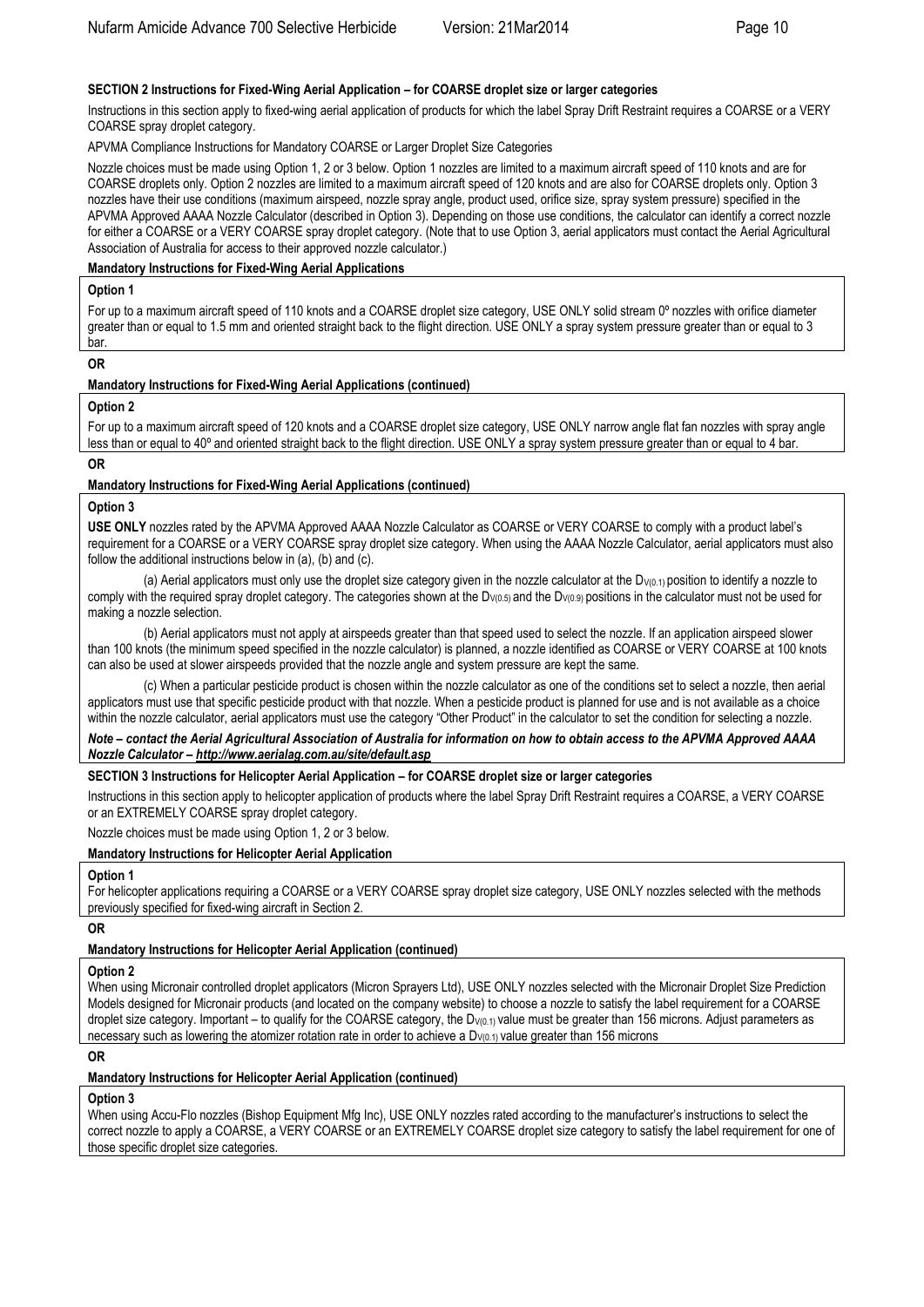# **COMPATIBILITY**

Amicide Advance 700 has been formulated and recommended for use with ## Weedmaster DST, Nufarm Glyphosate CT, Weedmaster® Argo®, Weedmaster Dry, Credit® Broadhectare Herbicide plus Bonus® and Weedmaster® Duo.

|                 | <b>Amicide Advance 700</b> |       |       |       |       |       |
|-----------------|----------------------------|-------|-------|-------|-------|-------|
|                 | L/ha                       | 0.4   | 0.6   | 0.8   | 1.0   | 1.2   |
|                 | 0.75                       | $30+$ | $30+$ | 40+   | $40+$ | $40+$ |
| Weedmaster Argo | 1.0                        | $30+$ | 30+   | 40+   | $40+$ | $50+$ |
|                 | 1.25                       | $30+$ | $30+$ | 40+   | $50+$ | $50+$ |
|                 | 1.5                        | $30+$ | $40+$ | $50+$ | $50+$ | $50+$ |
|                 | 1.75                       | $30+$ | $50+$ | $50+$ | $60+$ | $60+$ |
|                 |                            | $30+$ | $50+$ | $50+$ | $60+$ | $70+$ |

Recommended water rates (L/ha) for various ratios of Weedmaster Argo and Amicide Advance 700:

This product may be tank mixed with the following products-

HERBICIDES: Kamba® 500, Ally\*, Associate® , Flowable Simazine, Simazine 900DF, Simazine 600SC, Flowable Diuron or Diuron 900DF, Glean\*/Lusta®, Nuquat® 250, Propon®, Nu-trazine 900DF or Flowable Nu-trazine, Revolver®/Spray•Seed\*, Archer® 750, Comet® 400, Invader®, Trooper® 75-D, Striker®, Hammer®

INSECTICIDES: Chlorpyrifos 500EC, Dimethoate, LeMat\*, Imidan\*, Astound® Duo, Fastac®Duo

FUNGICIDES: Hornet 430®, Opera®, Opus®, Throttle® 500

PGRs: Cycocel® 750A

Trace elements: Oxide formulations of foliar fertilisers are generally physically compatible with Amicide Advance 700 but reductions in weed efficacy can occur. A minimum water volume of 70L/ha is recommended.

### **SURFACTANT ADDITION – CONSERVATION TILLAGE**

DO NOT add surfactant except for Conservation Tillage where the product is to be tank-mixed with a glyphosate product. In this situation always add LI 700 in accordance with label directions on the glyphosate product or add Bonus® with Credit®. Use LI 700 if insecticides will be included in the tank mixture or if faster brownout of weeds is required or for assistance in droplet size management to partially reduce the number of fine droplets produced from hydraulic nozzles by air and ground.

To improve performance under adverse environmental conditions or when dealing with large weeds, the addition of Liase at 2L/100L is recommended. Addition of crystalline ammonium sulphate may take a significantly longer time to dissolve. DO NOT mix with spraying oils, or any other materials or agricultural chemicals except as directed on this label.

### **TANK MIXTURES – CONSERVATION TILLAGE**

A mixture of AMICIDE ADVANCE 700 and Weedmaster DST may be tank mixed with the following herbicides, insecticides and adjuvants where recommended in the Directions for Use tables. Read and follow all label directions, restraints and plant back periods, withholding periods and safety directions for the tank mix products.

**Kamba® 500** - For improved control of Sowthistle. Observe any regional use restrictions.

**Lusta® or Glean\*** - Will provide control for a wide range of broadleaf weeds and grasses.

**Associate® or** - **Ally\*** - For improved knockdown control of Yellow burrweed (Amsinckia), Volunteer chickpeas, Chickweed, Common sowthistle, Cut-leaf mignonette, Deadnettle, Faba beans, Mallee catchfly, Soursob, Stagger weed, Wild garlic. Ally\* or Associate® DO NOT provide residual incrop weed control.

### **INSECTICIDES**

Chlorpyrifos 500EC, Dimethoate, Imidan\*, Astound® Duo, Fastac®Duo and LeMat\*can be introduced into the tank mix for specific control to prevent insect damage to emerging crops.

### **MIXING INSTRUCTIONS**

AMICIDE ADVANCE 700 mixes readily with water. Ensure the spray tank is free of any residue of previous spray materials. Flush chemical suction equipment with fresh water between products, and between fills, when adding to the spray solution.

1. Fill the spray tank with clean water to at least 70% of the required amount and start agitation. DO NOT use mechanical agitators as these may cause excessive foaming when herbicides are added.

2. Where either Bonus or Liase is recommended, add to tank through top mesh screen.

3. Add recommended herbicide additive/insecticide to the spray tank and mix thoroughly (mixing order water dispersable granules, then suspension concentrates, then emulsifiable concentrates, then soluble liquids).

4. Add AMICIDE ADVANCE 700 and mix thoroughly.

5. Top up tank to 95% of desired capacity then add any **glyphosate** product and the remaining water.

6. When Activator or LI 700 is used, add near the end of the filling process.

7. Always maintain adequate agitation during application and use the tank mix promptly.

# **RESISTANT WEEDS WARNING**

# **GROUP I HERBICIDE**

AMICIDE ADVANCE 700 Selective Herbicide is a member of the Phenoxys group of herbicides. AMICIDE ADVANCE 700 has the Disruptors of plant cell growth mode of action. For weed resistance management AMICIDE ADVANCE 700 is a Group I herbicide. Some naturally occurring weed biotypes resistant to AMICIDE ADVANCE 700 and other Group I herbicides may exist through normal genetic variability in any weed population. The resistant individuals can eventually dominate the weed population if these herbicides are used repeatedly. These resistant weeds will not be controlled by AMICIDE ADVANCE 700 or other Group I herbicides. Since the occurrence of resistant weeds is difficult to detect prior to use, Nufarm Australia Limited accepts no liability for any losses that may result from the failure of AMICIDE ADVANCE 700 to control resistant weeds.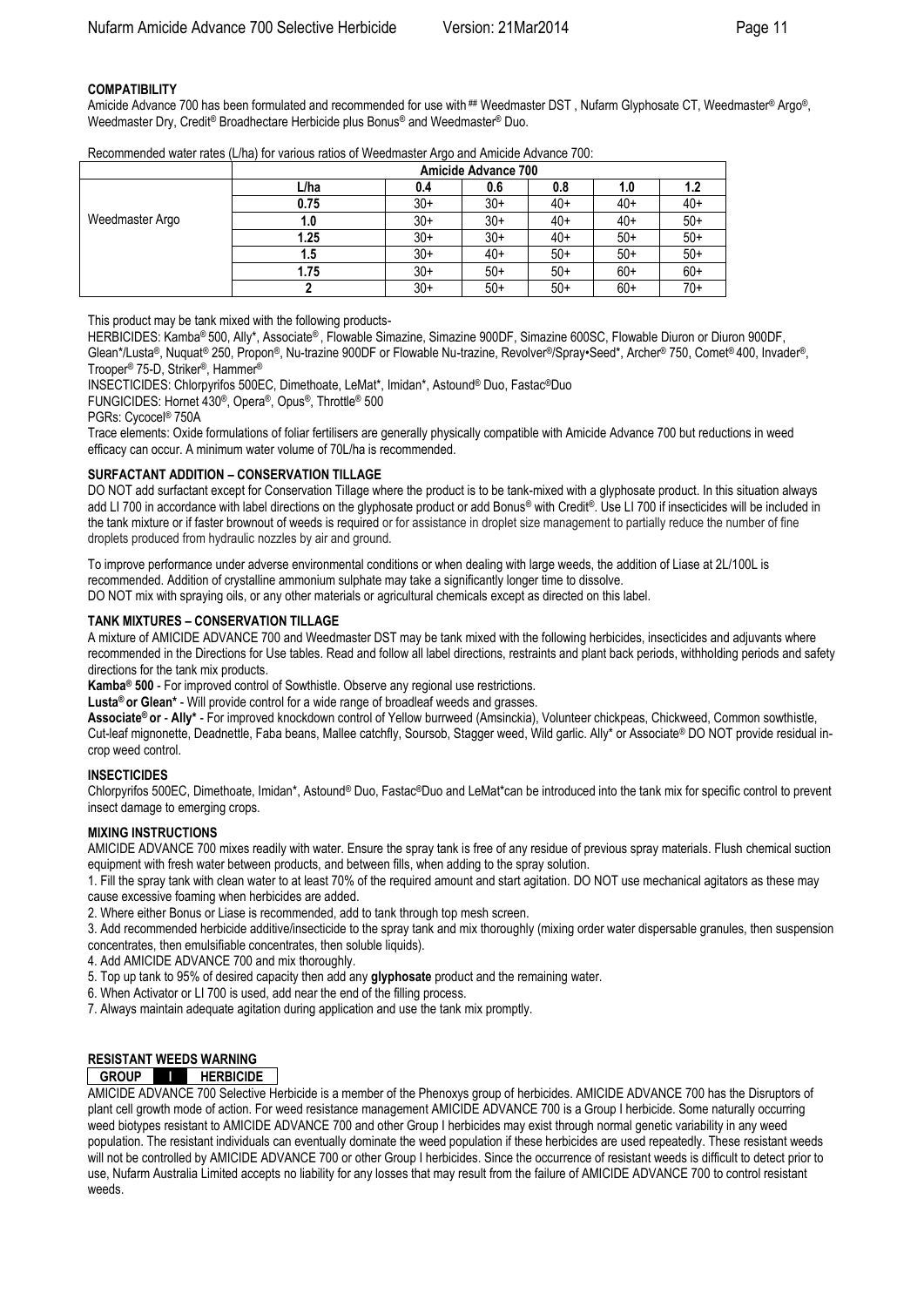# **PRECAUTION**

# **Re-Entry Period**

DO NOT enter treated areas until the spray has dried, unless wearing cotton overalls buttoned to the neck and wrist (or equivalent clothing) and chemical resistant gloves. Clothing must be laundered after each day's use.

#### **PROTECTION OF CROPS, NATIVE AND OTHER NON TARGET PLANTS DRIFT WARNING**

DO NOT spray in high winds. DO NOT spray cereals if lucerne is present. DO NOT spray crops or weeds outside the stages indicated in "Critical Comments" as damage, loss of yield or inadequate weed control may result.

- **DO NOT** apply when wind speed is less than 3 or more than 20 kilometres per hour (ground application) as measured at the application site.
- **DO NOT** apply when wind speed is less than 3 or more than 15 kilometres per hour (aerial application) as measured at the application site.
- DO NOT apply with smaller than COARSE or larger spray quality according to the ASAE S572 definition for standard nozzles.
- Direct spray contact or even slight drift may cause severe injury or destruction of any susceptible crop or other desirable plants including trees and native vegetation.
- DO NOT use when breeze is blowing towards nearby susceptible plants.
- DO NOT apply under meteorological conditions or from spraying equipment that may cause spray to drift onto nearby susceptible plants, adjacent crops, crop lands or pastures.
- "Still air" and hot dry days may contribute to drift.
- This is a phenoxy herbicide that can cause severe damage to susceptible crops such as cotton, tobacco, tomatoes, flowers, vegetables, vines, fruit trees, legume crops and pastures, oil seed crops or other susceptible crops and trees (eg Kurrajongs, Belahs, Eucalypts).

#### **PROTECTION OF LIVESTOCK**

Low hazard to bees. May be applied at any time as recommended in the Directions for Use.

#### **PROTECTION OF WILDLIFE, FISH, CRUSTACEA AND ENVIRONMENT**

DO NOT contaminate streams, rivers or waterways with the chemical or used container.

### **STORAGE AND DISPOSAL**

#### *QuikPour™ (15L only)*

Store in the closed, original container in a dry, cool, well ventilated area out of direct sunlight. DO NOT separate inner bladder from outer carton. Single rinse or shake remainder into spray tank/water/dip/drench etc. Puncture outer carton and bladder. DO NOT dispose of undiluted chemicals on site. If recycling, return clean containers to recycler or designated collection point. If not recycling deliver empty packaging to an approved waste management facility. If an approved waste management facility is not available bury the empty packaging 500mm below the surface in a disposal pit specifically marked and set up for this purpose clear of waterways, desirable vegetation and tree roots, in compliance with relevant Local, State or Territory government regulations. DO NOT burn empty containers or product

### *(5L, 20L, 200L)*

Store in the closed, original container in a cool, well ventilated area out of direct sunlight. Triple or preferably pressure rinse containers before disposal. Add rinsings to spray tank. DO NOT dispose of undiluted chemicals on site. If recycling, replace cap and return clean containers to recycler or designated collection point. If not recycling, break, crush, or puncture and deliver empty packaging for appropriate disposal to an approved waste management facility. If an approved waste management facility is not available bury the empty packaging 500mm below the surface in a disposal pit specifically marked and set up for this purpose clear of waterways, desirable vegetation and tree roots, in compliance with relevant Local, State or Territory government regulations. DO NOT burn empty containers or product

#### *Refillable containers (500L, 1000L)*

Store in the closed, original container in a cool, well ventilated area. DO NOT store for prolonged periods in direct sunlight. Empty contents fully into application equipment. Close all valves and return to point of supply for refill or storage.

### *Envirodrum 110L Mini Bulk Returnable Container*

Store the original sealed Envirodrum in a cool well ventilated area. DO NOT store for prolonged periods in direct sunlight. DO NOT tamper with the Micro Matic valve or the security seal. DO NOT contaminate the Envirodrum with water or any foreign matter. After each use of the product, please ensure that the Micro Matic coupler, delivery system and hoses are disconnected, triple rinsed with clean water and drained accordingly. When the contents of the Envirodrum have been used, please return the empty Envirodrum to the point of purchase. The Envirodrum remains the property of Nufarm Australia Limited.

### **SAFETY DIRECTIONS**

Harmful if swallowed. Will damage the eyes. Will irritate the skin. Repeated exposure may cause allergic disorders. Avoid contact with eyes and skin. When opening the container, mixing and loading and preparing spray, wear cotton overalls over normal clothing and a washable hat and elbow length chemical resistant gloves, goggles and a half face piece respirator. When using the prepared spray wear cotton overalls over normal clothing and a washable hat and elbow length chemical resistant gloves, and goggles. If product on skin, immediately wash area with soap and water. If product in eyes, wash it out immediately with water. Wash hands after use. After each day's use wash gloves, goggles, respirator and contaminated clothing.

# **FIRST AID**

If poisoning occurs, contact a doctor or Poisons Information Centre (Phone 13 11 26).

### **MATERIAL SAFETY DATA SHEET**

For further information refer to the Material Safety Data Sheet (MSDS), which can be obtained from your supplier or the Nufarm website – [www.nufarm.com.au](http://www.nufarm.com.au/)

**In case of emergency: Phone 1800 033 498** Ask for shift supervisor. Toll free 24 hours.